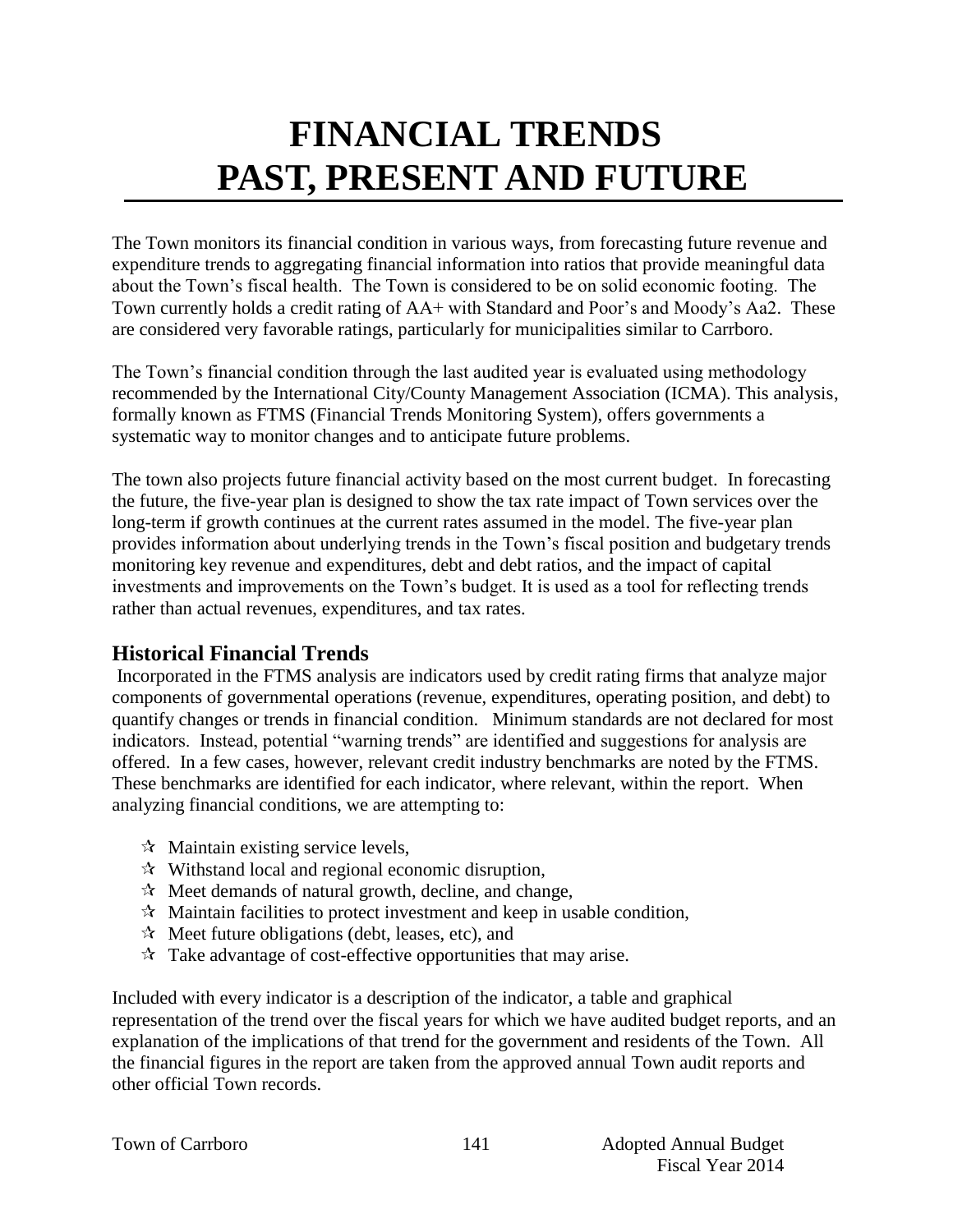Several indicators used throughout the report present dollar figures that have been adjusted for inflation using the Consumer Price Index (CPI) provided by the Bureau of Labor Statistics. By illustrating figures in constant dollars the effects of inflation are removed. The analyses illustrate historical trends for the General Fund and Special Revenue Funds (Grant Funds and Revolving Loan Fund). All per capita figures were calculated using population figures used by the North Carolina Department of Revenue to distribute sales tax revenue. They, in turn, rely on Census and state demographics information.

#### **Revenue Indicators**

Revenues can be analyzed to determine the local government's capacity to provide services. Important issues to consider in revenue analysis are growth, flexibility, elasticity, dependability, diversity, and administration. Under ideal situations revenues grow at a rate equal to or greater than the combined effects of inflation and expenditures. Revenues should be sufficiently flexible to allow adjustments to changing conditions.



# **Operating Revenue Per Capita**

| Year                             | 2007-08      | 2008-09      | 2009-10      | 2010-11      | $2011 - 12$  |
|----------------------------------|--------------|--------------|--------------|--------------|--------------|
| Net Operating Revenue (adjusted) | \$13,154,204 | \$13,270,130 | \$13,027,292 | \$13,062,944 | \$13,328,336 |
| Population                       | 18.611       | 19.479       | 19,891       | 19.582       | 19.905       |

**Warning Trend: Decreasing operating revenues per capita (constant dollars). Formula: Operating Revenues per Capita (adjusted dollars)/Population**

#### **Description**

Examining per capita revenues shows changes in revenues relative to changes in population size. As population increases, it might be expected that revenues and the need for services would increase proportionally, and therefore the level of per capita revenues would remain at least constant in real terms. If per capita revenues are decreasing, the government may be unable to maintain existing service levels unless it finds new revenue sources or ways to provide existing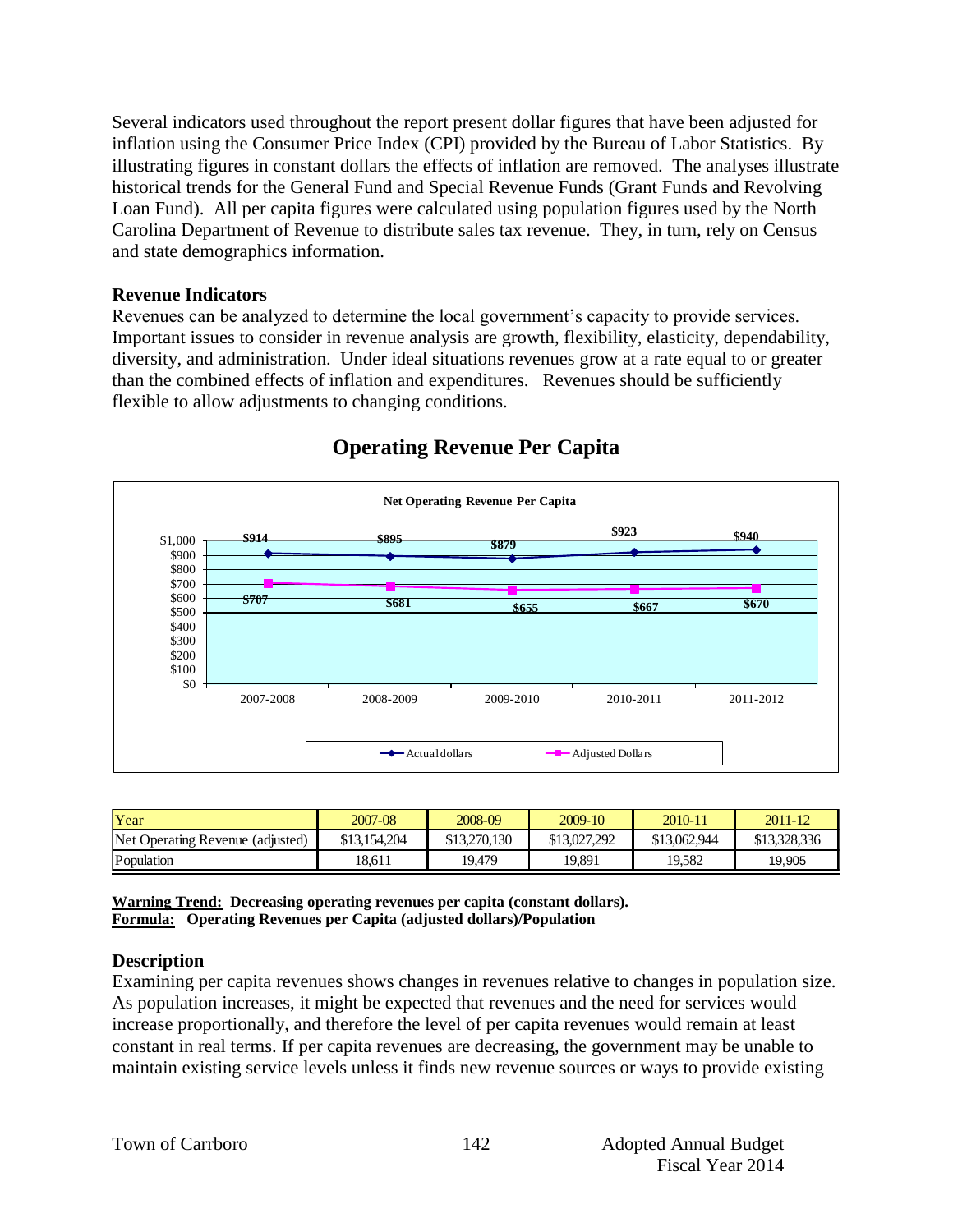services more efficiently. The reasoning in both cases assumes that the cost of services is directly related to population size.

Operating revenues, as defined in this chart, are that portion of gross revenues collected by the Town that is available for general municipal operations. Thus, revenues legally restricted to capital improvements or other special purposes are excluded. The only legally restricted revenue deducted to calculate operating revenue is Powell Bill revenue that is used for street resurfacing.

#### *Discussion*

In real terms (adjusted for inflation), revenues per capita in Carrboro have experienced a 6.2 percent decrease in the past 5 fiscal years. In actual dollars collected (adjusted for inflation), revenue increased by 1.3 percent. Ad valorem tax revenues, other taxes and licenses, intergovernmental revenues, and permits and fees are the revenue sources that have increased in the past 5 years. The following chart shows distinct revenue trends as reflected in the Town's audit reports.

|                            | 2012 Revenue     | 2008 Revenue | % Change in          |   |                 |   |                 | % Change          |
|----------------------------|------------------|--------------|----------------------|---|-----------------|---|-----------------|-------------------|
|                            | Adjusted for     | Adjusted for | <b>Revenue Since</b> |   | 2012 per capita |   | 2008 per capita | <b>Since 2008</b> |
| <b>Revenue Source</b>      | <b>Inflation</b> | Inflation    | 2008                 |   |                 |   |                 | (per capita)      |
| Ad valorem taxes           | 8,338,998        | 7,762,487    | 7.4%                 |   | 419             |   | 421             | $-0.6\%$          |
| Local option sales taxes   | 2.356,000        | 2.615.005    | $-9.9\%$             |   | 118             |   | 142             | $-16.6%$          |
| Other taxes and licenses   | 320,225          | 274.656      | $16.6\%$             | æ | 16              |   | 15              | 7.9%              |
| Intergovernmental revenues | 972,165          | 774.792      | 25.5%                |   | 49              |   | 42              | 16.1%             |
| <b>Permits and fees</b>    | 931.945          | 830,830      | $12.2\%$             |   | 47              |   | 45              | 3.8%              |
| Sales and services         | 185.332          | 209,140      | $-11.4%$             |   | 9               |   | 11              | $-18.0\%$         |
| <b>Investment earnings</b> | 34,079           | 353,034      | $-90.3%$             | э | ◠               | Œ | 19              | $-91.1%$          |
| Other                      | 189.592          | 334,260      | $-43.3%$             |   | 10              |   | 18              | $-47.5%$          |
| Total revenues by source   | 13,328,336       | 13.154.204   | 1.3%                 |   | 670             |   | 714             | $-6.2\%$          |

Having a significant impact on the revenue stream is the property tax and sales taxes revenue per capita, representing 80% of the total revenue per capita in 2012. The significant impact of property taxes as a source of revenue is largely a reflection of the state restrictions on the ability of local government to use other types of revenues to support community needs. Sales tax per capita, as well as investment earnings, and sales and services, and other revenue have decreased due to the current economic conditions.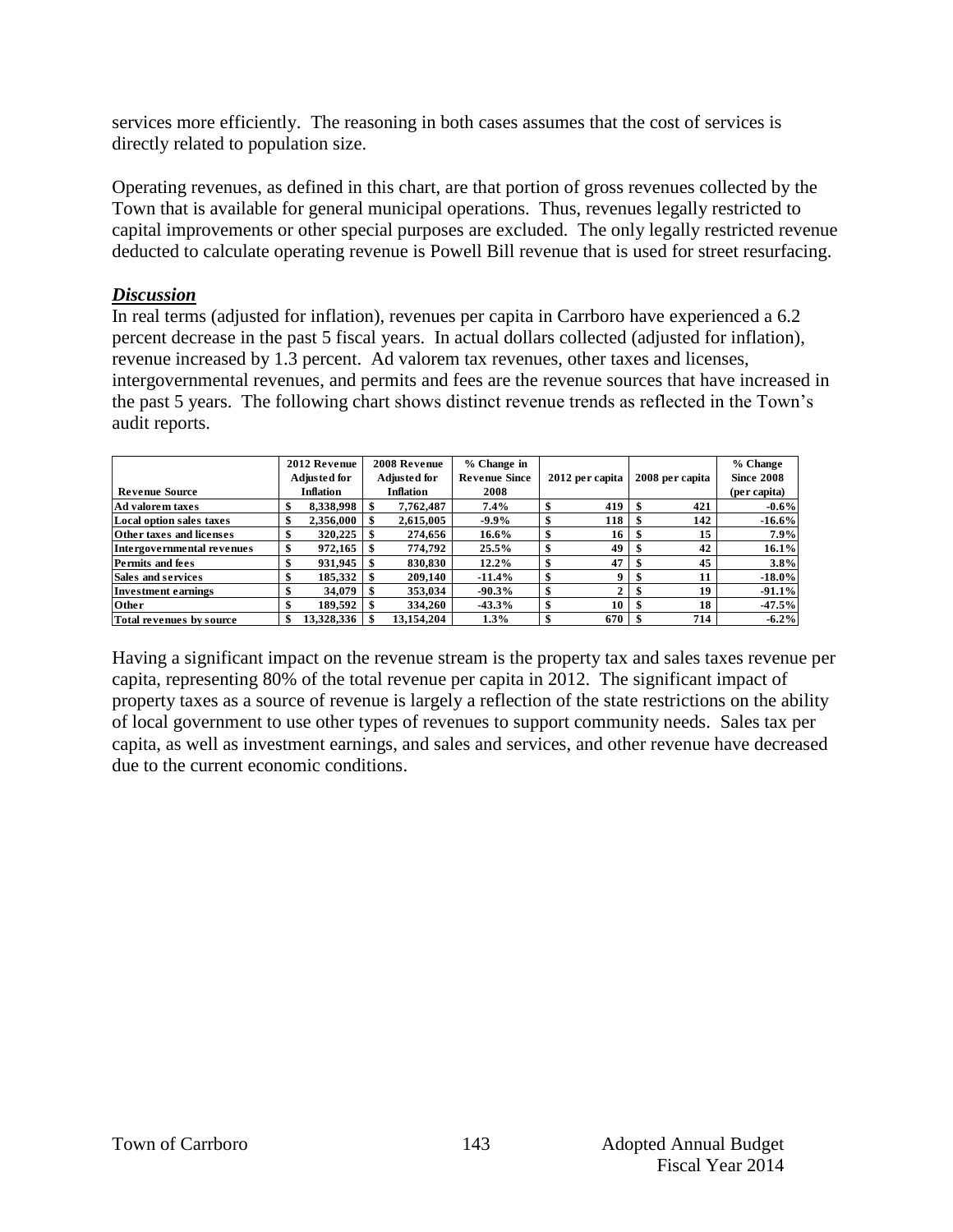# **Major Revenue Sources**



| - Property Tax Revenues   |                | Elastic Revenue   |                             | пиегеоуепшения кеуение |   |            |
|---------------------------|----------------|-------------------|-----------------------------|------------------------|---|------------|
|                           |                |                   |                             |                        |   |            |
| <b>Revenues</b>           | 2007-08        | 2008-09           | 2009-10                     | 2010-11                |   | 2011-12    |
| <b>Property Tax</b>       |                | 10.824.131        | $$11,213,669$ $$11,578,630$ |                        | S | 11,708,787 |
| <b>Elastic Revenue</b>    | 4.055.341<br>S | 3,589,969         | 3,446,206                   | 3,445,133<br>\$        |   | 3,820,856  |
| Intergovernmental Revenue | 1.542.745      | 1,758,203         | 1,554,121                   | 1,537,295              |   | 1,631,211  |
| <b>Total Revenue</b>      | \$15,639,639   | 16,172,303<br>\$. | \$16,213,996                | \$16,561,058           |   | 17.160.854 |

#### **Description**

This graph reflects the Town's revenue base composition by property tax, elastic (economically responsive) revenue, and intergovernmental revenue. An increasing reliance on federal and state revenues may signal a warning trend. A balance between property tax and more elastic revenue sources such as sales tax is desirable and considered healthy.

#### *Discussion*

Overall revenues have remained stable. Property tax revenue has decreased slightly and elastic and intergovernmental revenues have increased with the increased permitting activity and receipt of various grants.

Intergovernmental revenue, as a share of the revenue stream in FY11-12 increased slightly from FY10-11. The largest sources of grant funding on an annual basis include Powell Bill for street resurfacing and the utility franchise and the telecommunications sales tax, all of which have remained relatively stable over time.

Elastic revenue increased 1.3% which included increases in sales tax revenues, and building, electrical, mechanical and plumbing permit fees.

The chart also shows that property tax revenue as a percent of gross revenues has decreased 1.4%.

|  |  | Town of Carrboro |
|--|--|------------------|
|--|--|------------------|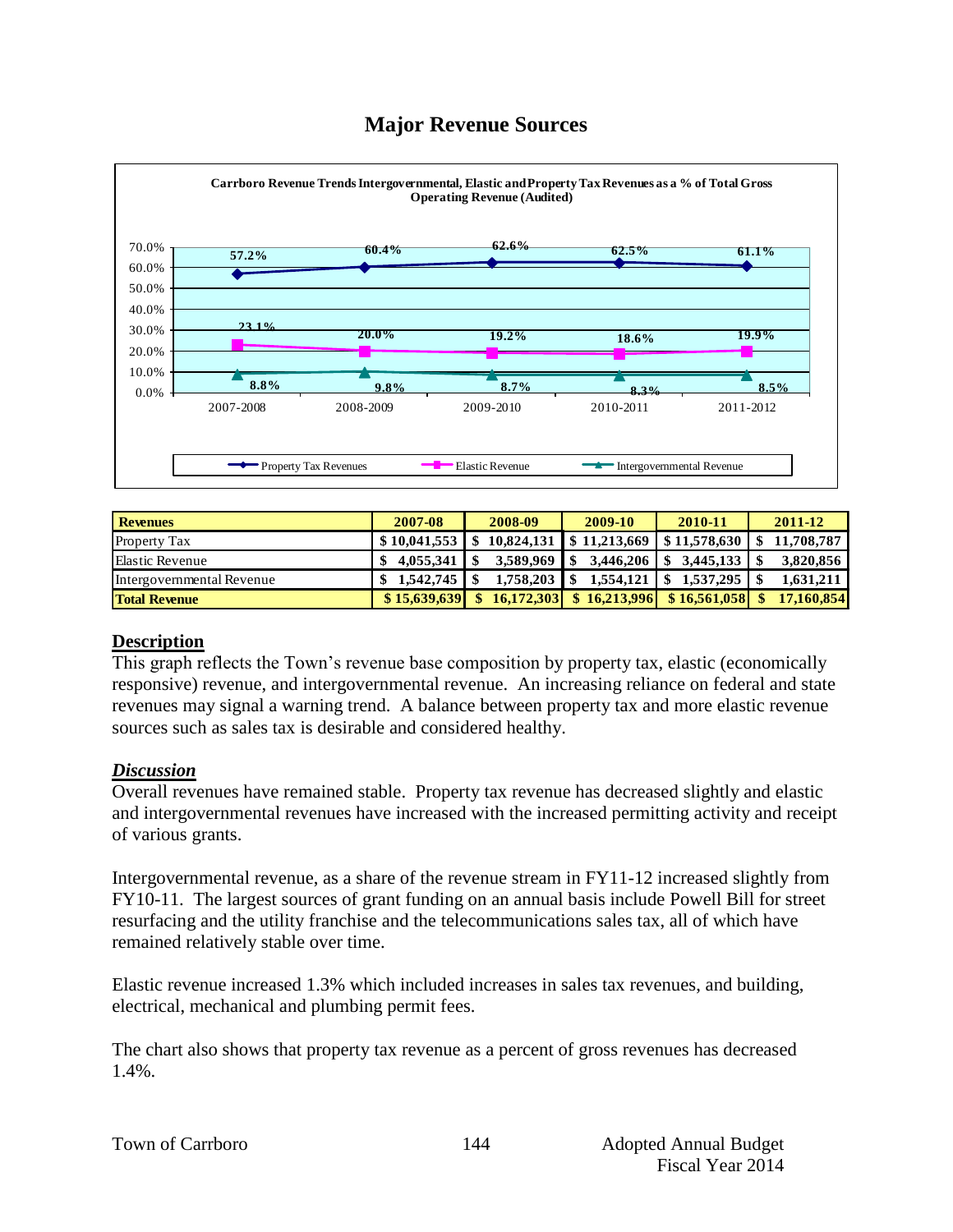

# **Property Tax Collection Rate**

**Warning Trend: Decreasing amount of collected property taxes as a percentage of net property tax levy. Formula: Collected property taxes/Net property tax levy**

#### **Description**

If the percentage of property tax collected decreases over time, it may indicate overall decline in the local government's economic health. Additionally, as uncollected property taxes rise, liquidity is decreased, and there is less cash on hand to pay bills or to invest. Credit-rating firms assume that a local government normally will be unable to collect from 2 to 3 percent of its property taxes within the year that taxes are due. If uncollected property taxes rise to more than 5 to 8 percent, rating firms consider this a negative factor because it signals potential instability in the property tax base. An increase in the rate of delinquency for two consecutive years is also considered a negative factor.

#### *Discussion*

The graph above shows that Orange County, which provides continuous assessment services, annual tax collections, and in-house revaluations every four years to both Carrboro and Chapel Hill , shows a positive collection rate for the Town's property tax base; that is generally above 98 percent which is within the ranges acceptable to credit-rating firms.

|                       | Tux Concentrum Nates in Carriotro and Indignoting Chies |         |         |         |         |
|-----------------------|---------------------------------------------------------|---------|---------|---------|---------|
|                       | 2007-08                                                 | 2008-09 | 2009-10 | 2010-11 | 2011-12 |
| <b>Carrboro</b>       | 98.69%                                                  | 98.55%  | 98.15%  | 98.18%  | 98.26%  |
| <b>Chapel Hill</b>    | 99.44%                                                  | 99.43%  | 99.20%  | 99.10%  | 99.21%  |
| <b>City of Durham</b> | 98.70%                                                  | 98.19%  | 96.90%  | 98.70%  | 98.75%  |
| <b>Hillsborough</b>   | 94.89%                                                  | 98.50%  | 98.80%  | 97.16%  | 99.00%  |

#### **Tax Collection Rates in Carrboro and Neighboring Cities**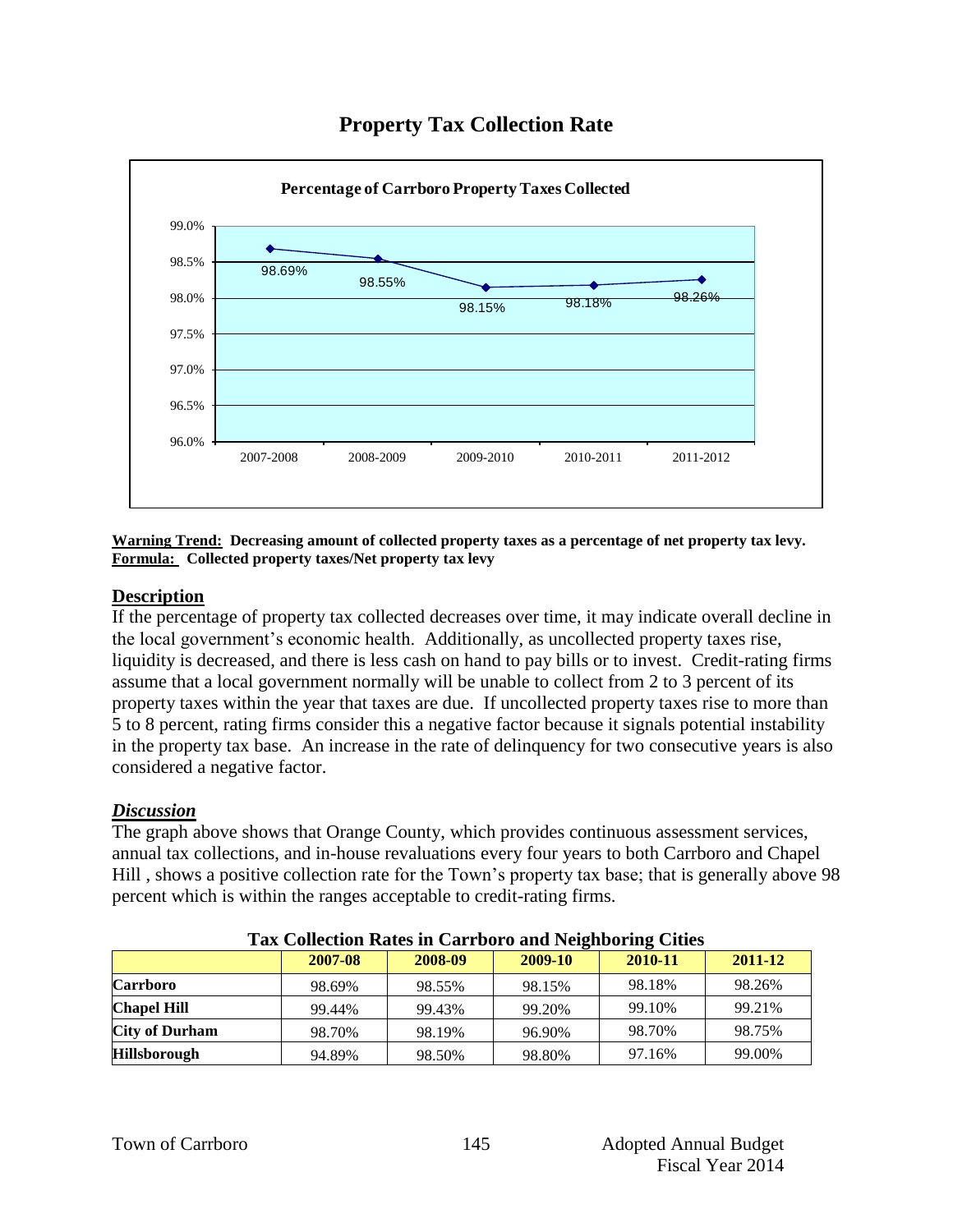

# **Comparison of Actual Revenues to Budgeted Revenues**

|                            | 2006-07                     | 2007-08      | 2008-09      | $2009-10$    | 2010-11      | $2011 - 12$  |
|----------------------------|-----------------------------|--------------|--------------|--------------|--------------|--------------|
| Budgeted Operating Revenue | \$15,631,027                | \$16,540,942 | \$17,351,816 | \$17,411,883 | \$17,253,999 | \$17,391,017 |
| Actual Operating Revenue   | \$17,235,388   \$17,556,752 |              | \$17,921,040 | \$17,917,191 | \$18,533,066 | \$19,176,013 |
| Revenue Variance           | \$1,604,361                 | \$1,015,810  | \$569,224    | \$505,308    | \$1,279,067  | \$1,784,996  |

**Warning Trend: Increase in revenue shortfalls or surpluses as a percentage of budgeted revenues. Formula: Revenue Variance/Budgeted Operating Revenues**

#### **Description**

This indicator examines the differences between revenue estimates and revenues actually received during the fiscal year. Major discrepancies that continue year after year can indicate a declining economy, inefficient collection procedures, changes in the law, or inaccurate estimating techniques. One of the criteria reviewed by Standard and Poor's for the quality of financial management in a local government is financial results compared against original expectations. Variances between budget and actual results are indicative of management's financial planning capabilities over time. The Town aims to have variances exceeding budgeted estimates no larger than 3-5 percent and seeks to avoid shortfalls to maintain the Town's fiscal health as surplus is one critical component of maintaining or improving fund balance levels.

#### *Discussion*

The variances in the graph indicate the Town's conservative approach to estimating revenues. In FY 08-09, only three revenue categories showed an increase from FY07-08. Those categories were: property tax revenue (\$782,578), other taxes and licenses (\$73,359), and grants and other revenues (\$339,264). The small variance in FY08-09 and FY09-10 is due to the slow economic growth. The main increases in FY10-11 were with intergovernmental funds (\$160,115), investment earnings and other revenues (\$357,839). In FY11-12 the major increases in actual revenue include property taxes (\$322,544), permits and fees (\$218,443), and sales tax (\$194,704).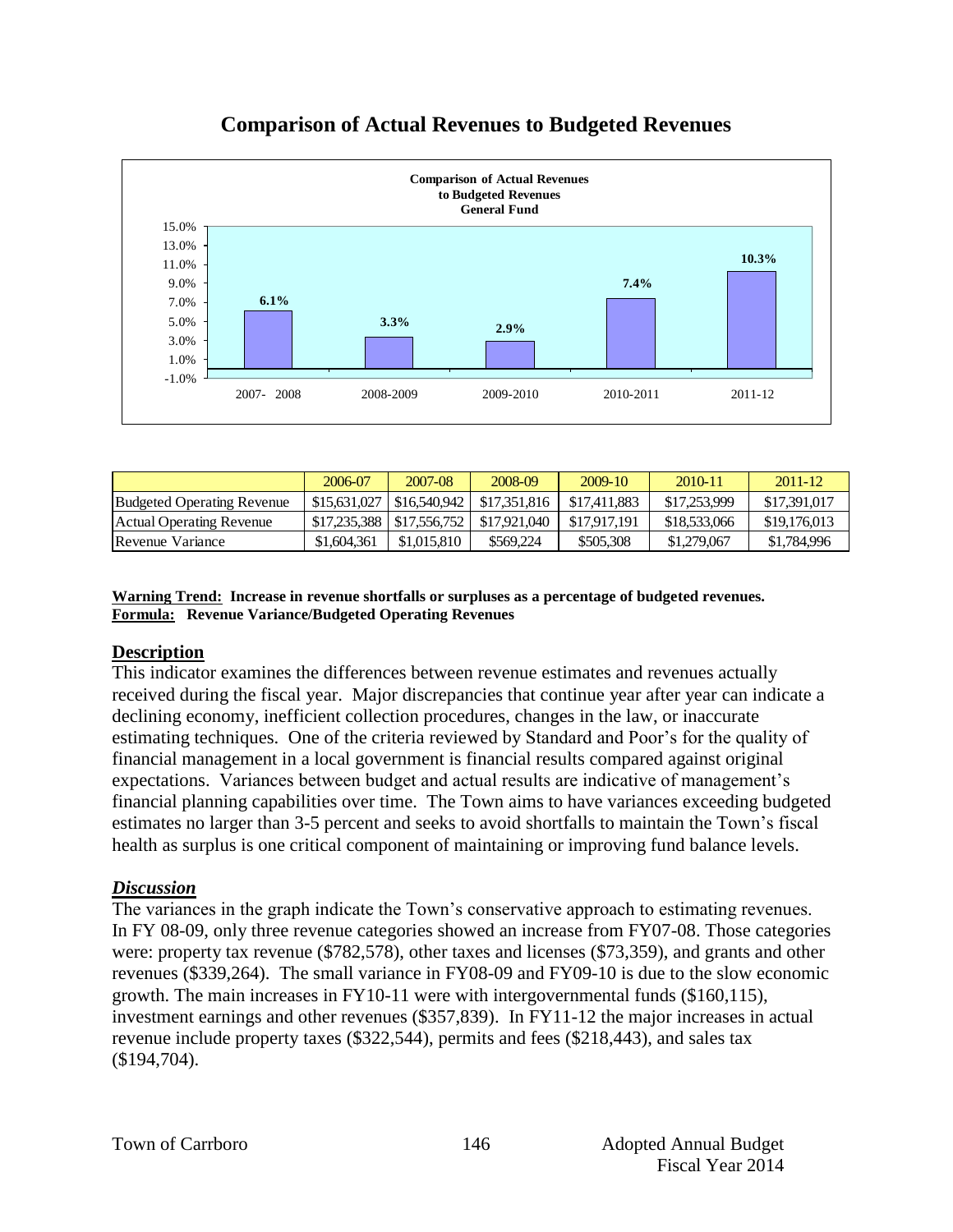#### **Expenditure Indicators**

Expenditures are a rough measure of a local government's service output. Generally, the more a government spends in constant dollars (adjusted for inflation), the more services it is providing. This formula does not take into account how effective the services are or how efficiently they are delivered.



# **Net Operating Expenditures per Capita**

|                                       | 2007-2008    | 2008-2009    | $2009 - 2010$ | 2010-2011    | 2011-2012    |
|---------------------------------------|--------------|--------------|---------------|--------------|--------------|
| Net Operating Expenditures (Adjusted) | \$11,767,717 | \$15,115,324 | \$12,364,201  | \$12,557,753 | \$12,567,744 |
| <b>Population</b>                     | 18.611       | 19.479       | 19.891        | 19.582       | 19.905       |

**Warning Trend: Increasing net operating expenditures per capita (constant dollars). Formula: Net Operating Expenditures/Population**

#### **Description**

Changes in per capita expenditures reflect changes in expenditures relative to changes in population. Increasing per capita expenditures can indicate the provision of new services, rising costs of providing services (or supporting the personnel who provide them), or changes in accounting practices (see next section). If expenditures are greater than can be accounted for by inflation or the addition of new services, it may indicate declining productivity – that is, the government is spending more real dollars to support the same level of services.

#### *Discussion*

Net operating expenditures, adjusted for inflation, show an increase in expenditures made by the Town since FY07-08, from \$11,767,717 to \$12,567,744 in FY11-12. When adjusted for the combined impact of inflation and population, per capita spending decreased from \$632 in FY07- 08 to \$631 in FY 11-12.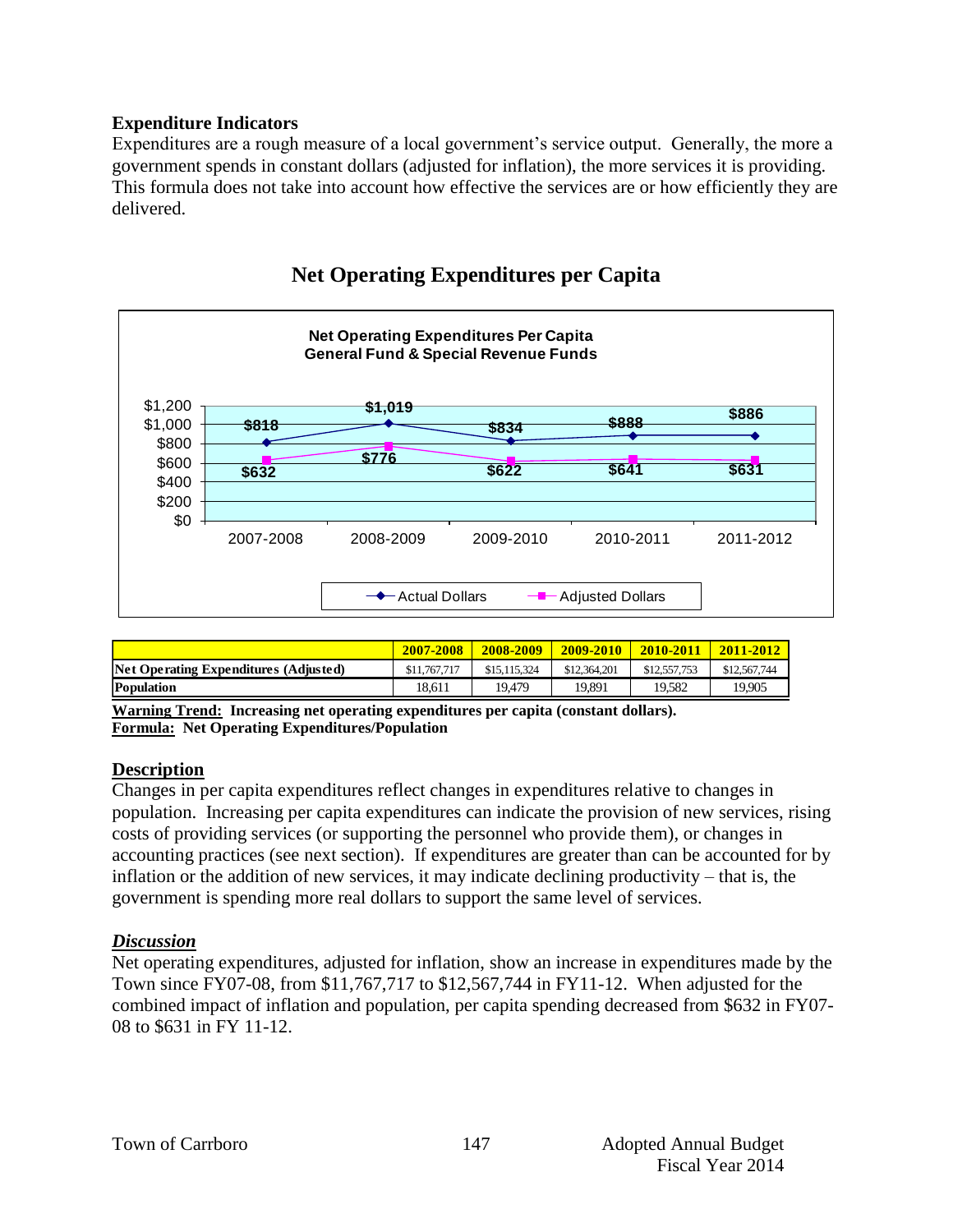Over the past five years, expenditures per capita have fluctuated, with FY2008-09 showing the biggest jump in per capita expenditures. The following highlights variations in fiscal years presented in the graph:

**FY 2007-08 -** Per capita expenditures dropped due to several capital improvement projects that had been budgeted but were not completed until FY 08-09, including street resurfacing, northern area sewer outfall, etc.

**FY 2008-09 –** Per capita expenditures increased with an increase in the Town's share of public transportation and the purchase of a ladder truck for the Fire Department plus an increase in loans to local businesses through the Revolving Loan Fund.

**FY 2009-10** – Per capita expenditures decreased due to a reduction in capital expenditures and a decrease in debt service costs.

**FY 2010-11** – Per capita expenditures changed slightly (\$19) from the previous year.

**FY 2011-12** - Per capita expenditures changed slightly (\$2) from the previous year.

Changes in net operating per capita expenditures can be explained by highlighting events that have contributed to changes in expenditure levels. The following section looks at the various components of expenditures and service levels.



#### **Public Works Expenditures per Capita**

In inflation-adjusted dollars, Carrboro's per capita expenditures on public works have varied. The variability of public works spending is related to ongoing capital and maintenance needs including street maintenance, storm water system repairs, and responding to major natural disasters. Even though expenditures increased in FY08-09, per capita costs decreased with a greater increase in population. Expenses in FY09-10 decreased substantially based on fewer vehicle purchases and street resurfacing costs from the prior year. The increase in FY 10-11 is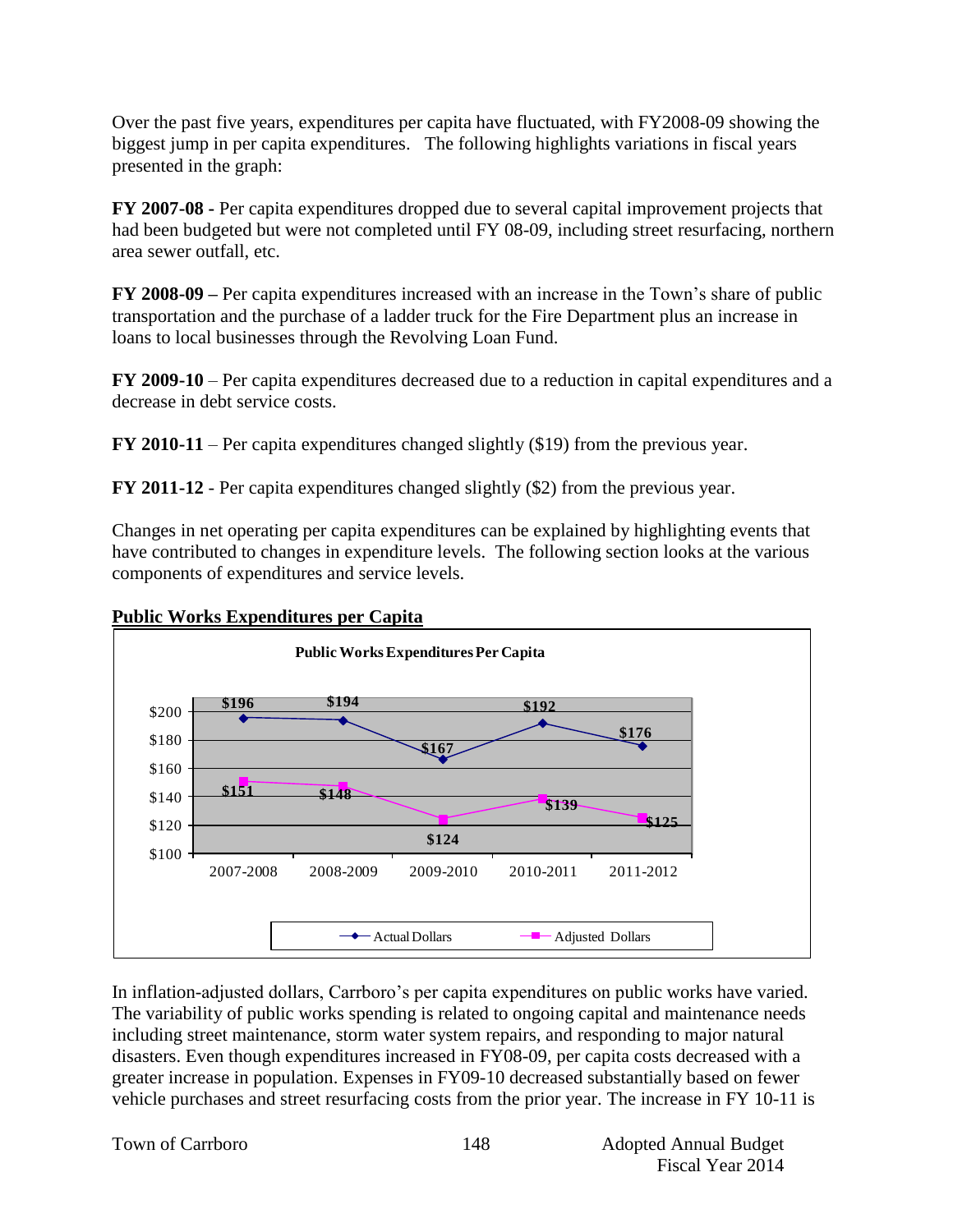mainly due to street resurfacing costs. The decrease in FY 11-12 is due to the street resurfacing costs from the previous year.



#### **Debt Service Expenditures Per Capita**

Debt costs include debt paid on general obligation bonds, installment financing for property and town infrastructure as well as equipment and vehicles. The Town has been able to take advantage of retiring debt and low interest rates to borrow for major infrastructure needs and maintain debt service at a relatively constant level. Costs for FY08-09 remained level because there was no financing for equipment or vehicles, interest rates were low on sidewalk Bond Anticipation Notes and the maturity of long-term debt. The slight increase in costs in FY09-10 is due to financing for the new fire station for part of the year. FY10-11 costs increased with the purchase of equipment and vehicles and financing a full year of the new fire station. The decrease in costs for FY11-12 is due to a reduction in vehicle and equipment financing.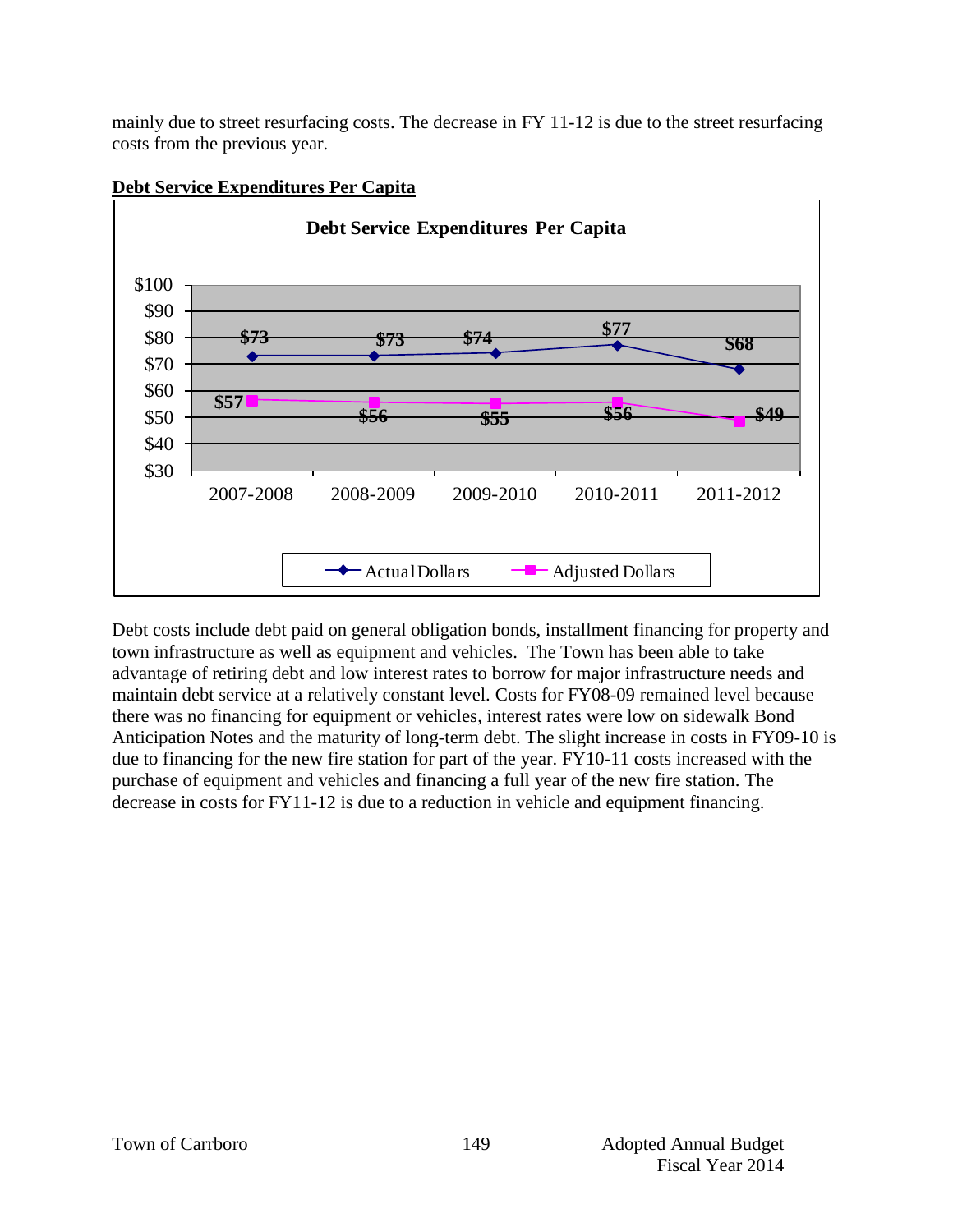#### **General Government Expenditures per Capita**



Adjusted for inflation, general government expenditures per capita have decreased about 10 percent for the five year period. The Town continues to maintain regular replacement of technology infrastructure, support wireless technology, implement mobile laptop technology in police cars, and more recently, purchased an automated record management system for the Police Department. Per capita costs decreased in FY08-09 due to a dramatic increase in population. FY09-10 costs decreased in organizational development and contract services in the HR Department and the IT Department replaced fewer servers and computers. Per capita costs for FY 10-11 included increases for professional service fees for the Town Attorney, the Human Services Grant Program, contract services for property tax collections and banking services and various IT services for the new fire station. FY 11-12 per capita increased slightly due to property and liability insurance costs and various contract services.



#### **Planning Expenditures Per Capita**

The slight variations in the Planning Department highlight two key dynamics that affect the departmental budget: permitting activity and personnel turnover. Expenses for 07-08 increased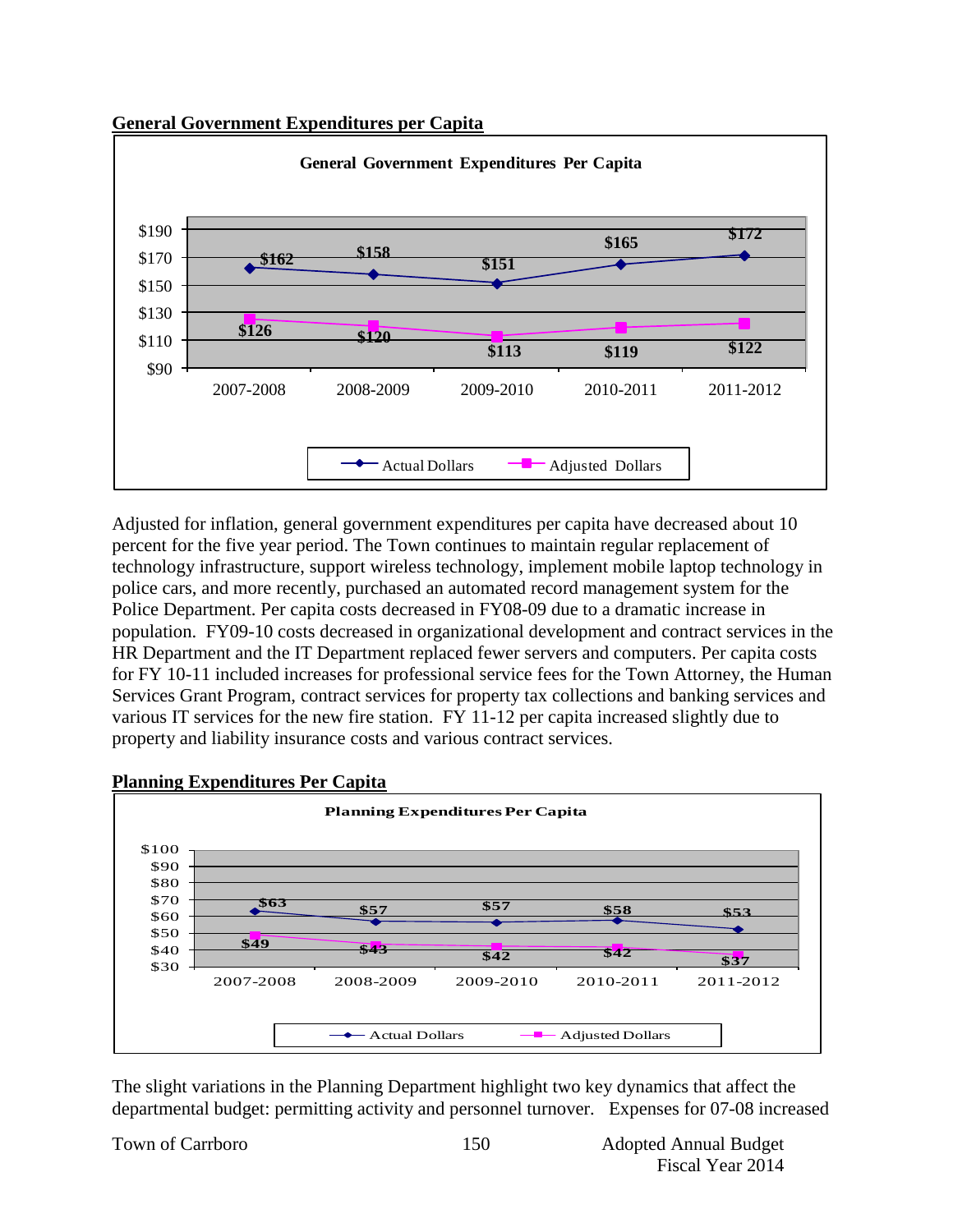slightly with the filling of the Transportation and Environmental Planner positions. Contracted services and engineering costs deceased in FY08-09 due to the slow economy. Costs remained stable in FY09-10 and FY 10-11. Expenses in FY11-12 decreased due to personnel retirement.

#### **Recreation and Parks Expenditures per Capita**

Per capita expenditures in the Recreation and Parks department, adjusted for inflation, have fluctuated over the past 5 years due several capital projects put on hold (Wilson Park playground equipment replacement, dog park fence renovation, Anderson Park field #4 renovation, and Anderson multi-use field renovation).



Even though expenditures increased in FY08-09, per capita costs decreased with a greater increase in population. Per capita costs remained stable in FY09-10 and decreased slightly in FY10-11. Expenditures per capita increased in FY11-12 with the construction of the Wilson Park Restroom.



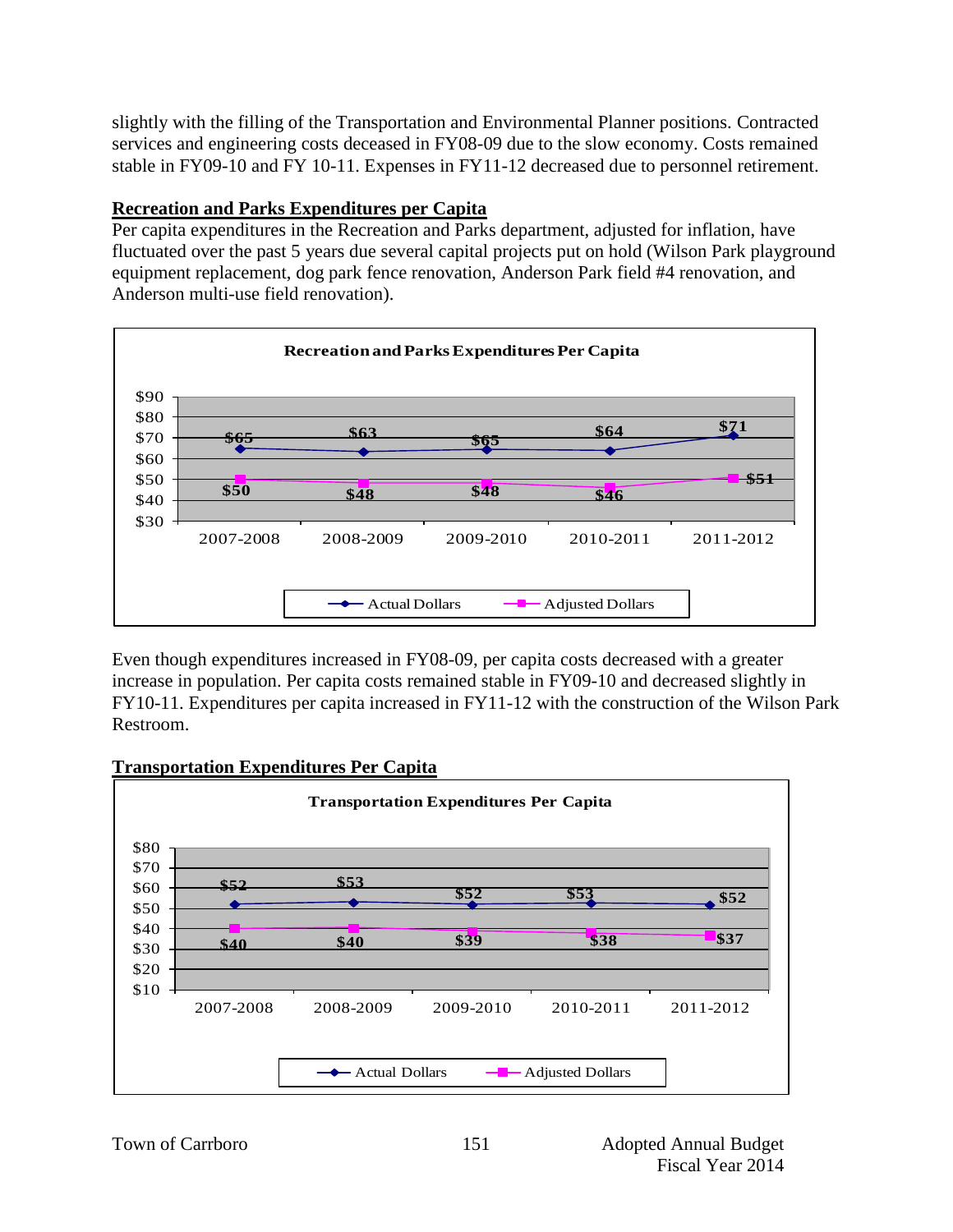The Town and UNC-Chapel Hill are partners in the transit system administered by the Town of Chapel Hill. Carrboro's contribution into this partnership, adjusted for inflation has remained fairly stable since 2006-2007. The transit contract remained unchanged in FY11-12, in spite of increased fuel costs and other ongoing operational costs. This is primarily due to increased state and federal pass-through funds that supported the transit operations and thus mitigated the local match required. With a grant and local funds, Shared Ride Feeder services were enabled in areas of Carrboro that do not have regular bus service. Trips are provided between designated bus stops in the "feeder" zones and the nearest bus routes or to another "feeder" service. This service extends largely to the northern areas of town.



#### **Public Safety Expenditures per Capita**

Public safety expenditures per capita, adjusted for inflation experienced an increase of \$6 per capita total or an increase of almost 3 percent in the past five years. FY08-09 costs increased with the purchase of a ladder truck for the Fire Department. Per capita costs decreased in FY09- 10 primarily due to the one time capital outlay cost for the ladder truck in the previous year. Per capita costs increased slightly in FY10-11due to vehicle repair and fuel costs, and changes in population. FY 11-12 increased costs were for vehicle replacement, fuel and uniforms.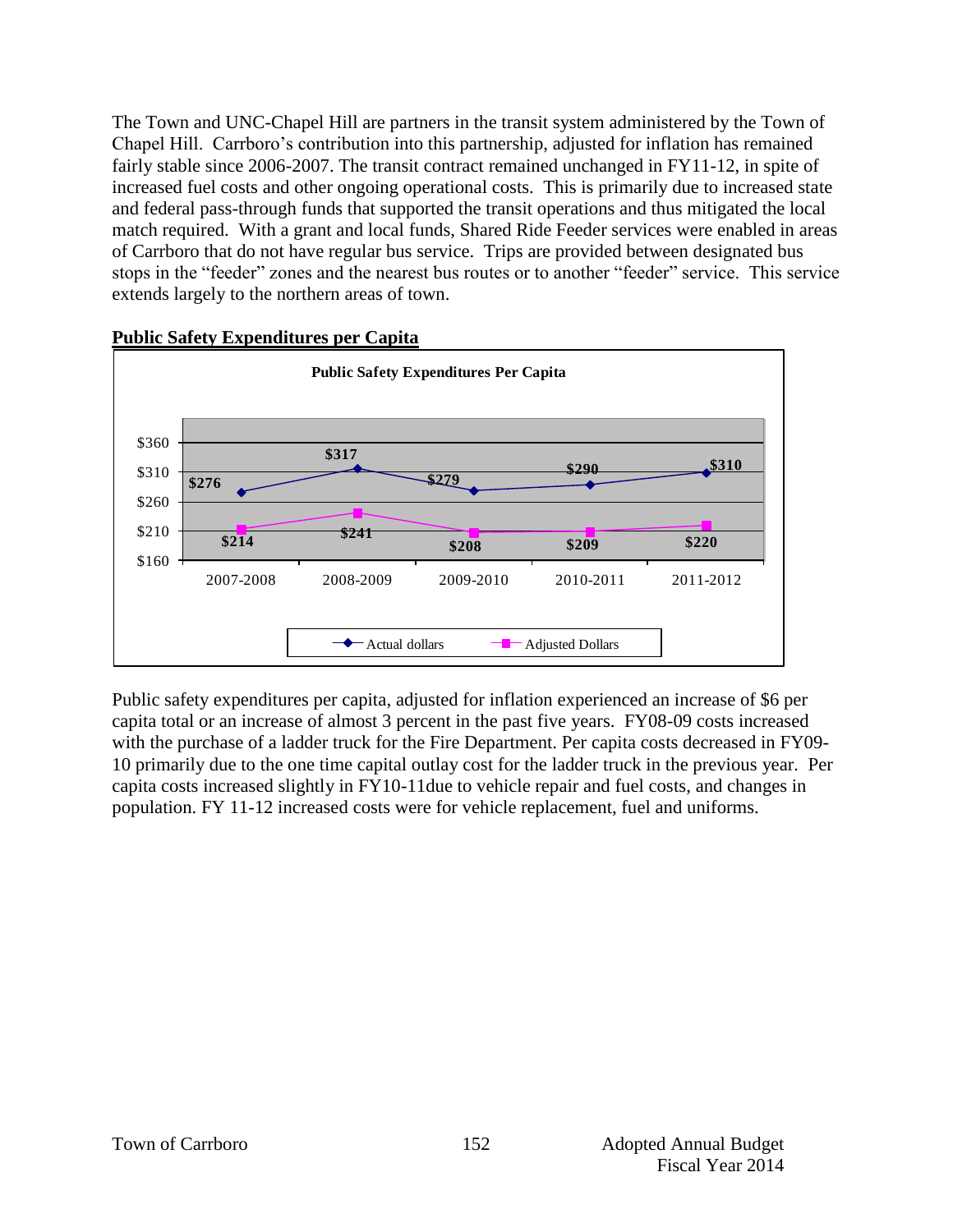

# **Net Operating Expenditures by Function**

The chart above represents the allocation of funding for the various services provided by the Town. Approximately 55 percent of the Town's spending is dedicated to public safety (fire protection and law enforcement services) and public works (street and sidewalk maintenance; solid waste collections; building, grounds, and parks maintenance; and fleet maintenance).

General government, which largely represents Board functions (Town Clerk, Mayor and Board of Aldermen, nonprofit and advisory boards) and support services (finance, technology, human services, Town Manager), represents approximately 19 percent of total spending. The remainder of the programs (debt service, transportation, planning and recreation programs) combined represent approximately 28 percent of the net operating expenses.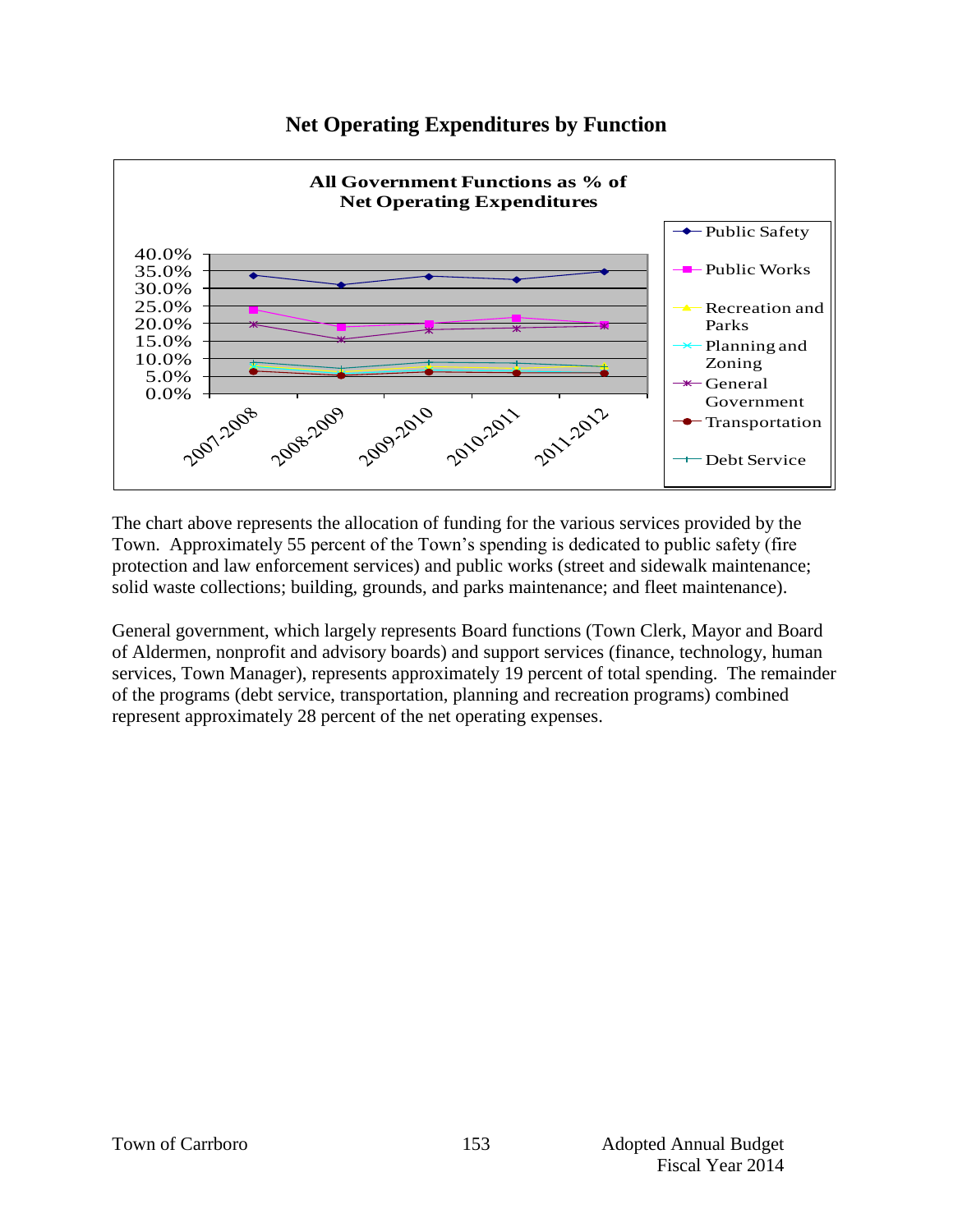

#### **Fringe Benefits**

|                                         | 2007-2008   | 2008-2009   | 2009-2010   | 2010-2011   | 2011-2012   |
|-----------------------------------------|-------------|-------------|-------------|-------------|-------------|
| <b>Expenditures for fringe benefits</b> | \$2,200,596 | \$2,320,487 | \$2,373,906 | \$2,662,896 | \$2,876,753 |
| Salaries/Wages (FT, PT, OT, Temp)       | \$7,191,755 | \$7.471.114 | \$7,563,563 | \$7.655.183 | \$7,418,189 |

**Warning Trend: Unexplained, uncontrolled, or unanticipated increases in fringe benefit costs may signal a warning trend to credit rating industries.**

**Formula: Expenditures for Fringe Benefits/Salaries &Wages** 

#### **Description**

Fringe benefits represent the costs, in addition to salaries and wages, incurred by a jurisdiction to support the personnel it employs. The calculation in this indicator includes FICA payments, health insurance payments, retiree insurance payments, separation allowance payments for retired police officers, retirement payments, and supplemental retirement insurance payments. FICA, retirement, and supplemental retirement benefits are fixed as a certain percentage of salaries and will rise accordingly. Vacation pay and sick leave programs are not considered fringe benefits since both are usually paid out of regular salary expense line items.

#### *Discussion*

Fringe benefits, as a percentage of the overall wages and salaries paid in Carrboro, have continued to rise since FY07-08. The increase in fringe benefits over the entire period of time is largely due to double-digit increases in the cost of health insurance costs for employees and retirees. Other factors include an increase in the number of retirees benefiting from the Town's insurance coverage subsidy therefore increasing retiree insurance costs, an increase in retiring police officers who are eligible for a separation allowance benefit, additional positions in departments, and an increase in the Town's contribution to the State Retirement Fund.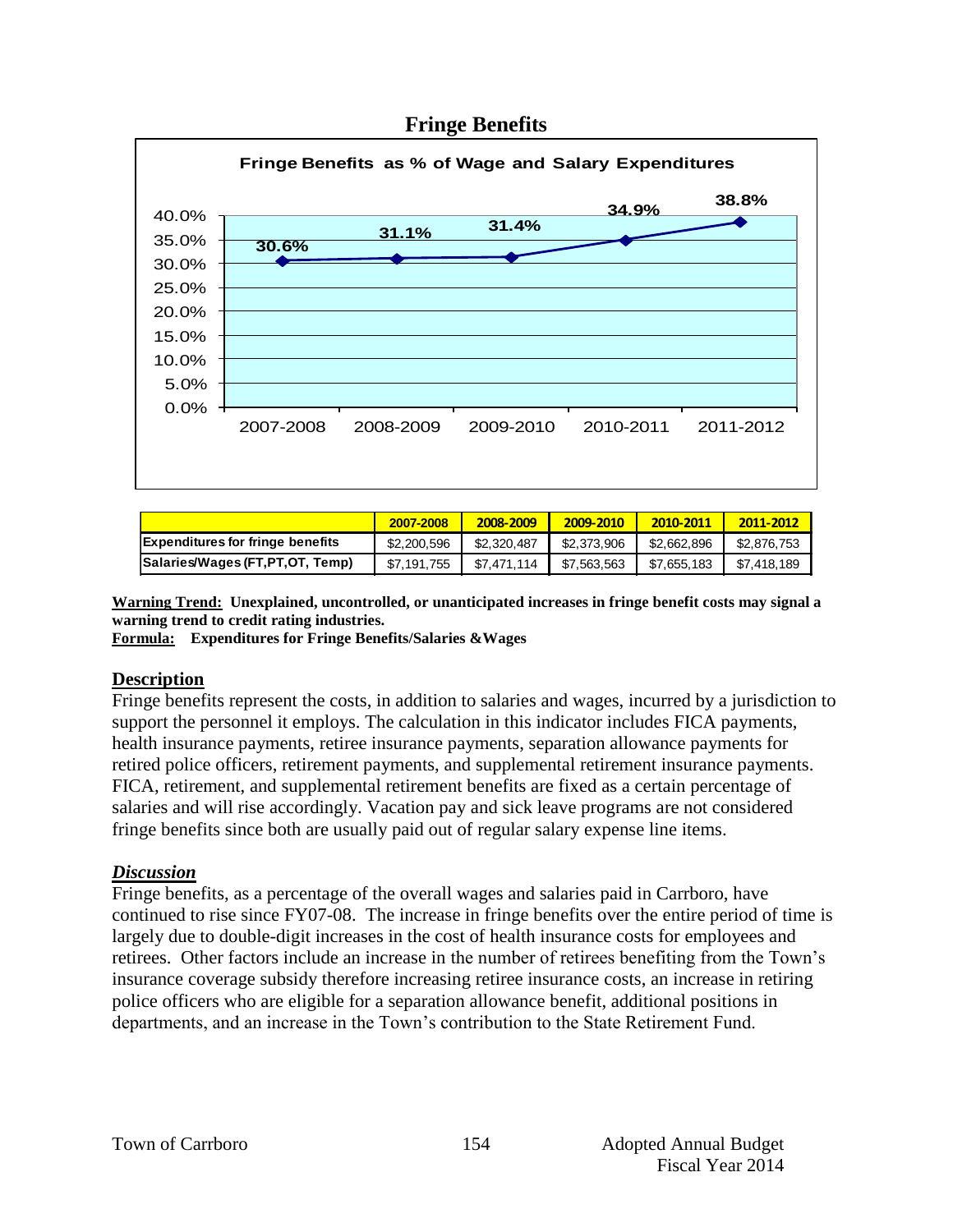# **Municipal Employees per 1,000 Residents**



|                                           | 2007-2008 | 2008-2009 | 2009-2010 | 2010-2011 | 2011-2012 |
|-------------------------------------------|-----------|-----------|-----------|-----------|-----------|
| <b>Population</b>                         | 18.611    | 19.479    | 19.891    | 19.582    | 19.905    |
| Number of municipal employees<br>approved | 153       | 155       | 155       | 155       | 156       |

**Warning Trend: Increasing number of full-time municipal employees per (1,000) capita. Formula: Number of Municipal Employees (approved)/Population/1000**

#### **Description**

Because personnel costs are a major portion of a local government's operating budget, plotting changes in the number of employees per capita (or per thousand residents) is a good way to measure changes in expenditures. An increase in employees per capita might indicate that expenditures are rising faster than revenues that the government is becoming more labor intensive, or that personnel productivity is declining.

#### *Discussion*

The number of municipal employees per capita has remained relatively stable over the past five years. In FY 2008-09 two police officer positions were approved – one in Community Services and one in Criminal Investigations. A Systems Administrator position was added in Information Technology in FY11-12.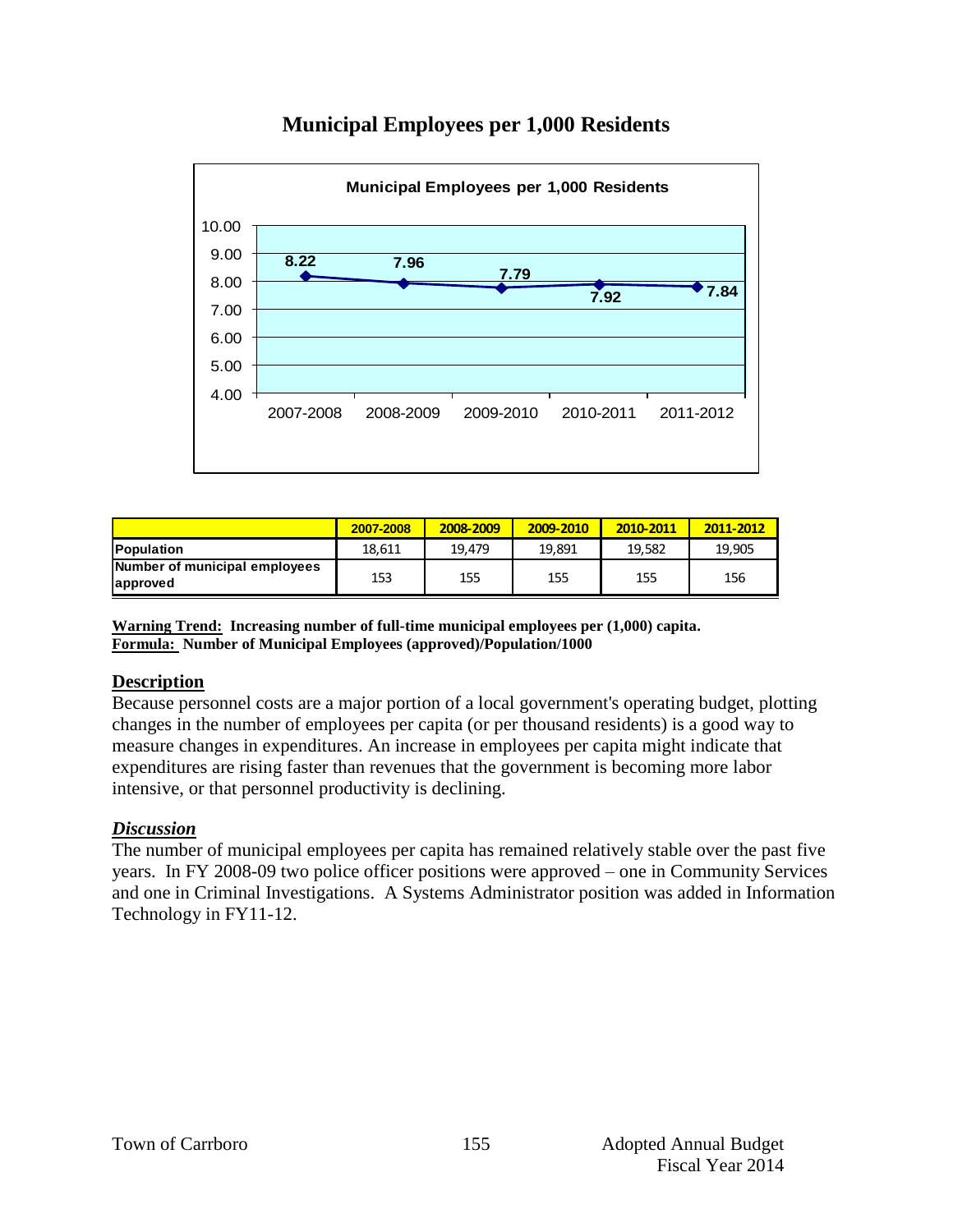# Work Force Totals Permanent Full-time Equivalent

| <b>FY</b> | <b>Board</b>   | Mayor & Manager | <b>Economic</b><br><b>Development</b> |     | <b>Clerk Management</b><br><b>Services</b> | Human<br><b>Resource</b> | Police | <b>Fire</b> | <b>Planning</b> | <b>Public</b><br><b>Works</b> | <b>Recreation TOTAL</b><br>& Parks |       |
|-----------|----------------|-----------------|---------------------------------------|-----|--------------------------------------------|--------------------------|--------|-------------|-----------------|-------------------------------|------------------------------------|-------|
| 2007-08   | $\overline{0}$ | $\overline{2}$  |                                       |     | 8                                          | $\overline{2}$           | 42     | 36          | 14              | 36                            | 11                                 | 153   |
| 2008-09   | $\Omega$       | $\mathcal{L}$   |                                       |     | 8                                          | 2                        | 44     | 36          | 14              | 36                            | 11                                 | 155   |
| 2009-10   | $\mathbf{0}$   | $\Omega$        |                                       |     | 8                                          | $\Omega$                 | 44     | 36          | 14              | 36                            | 11                                 | 155   |
| 2010-11   | $\mathbf{0}$   | 4               |                                       |     | 6                                          | 2                        | 44     | 36          | 14              | 36                            | 11                                 | 155   |
| 2011-12   | .5             | 4               | 1.5                                   |     | 6.5                                        | $\overline{c}$           | 44     | 36.5        | 14              | 36                            | 12.5                               | 158.5 |
| 2012-13   | .5             | 5               | 1.5                                   |     | 6.5                                        | 2                        | 42     | 36.5        | 14              | 34                            | 12.5                               | 155.5 |
| 2013-14   | $\mathbf{0}$   | 5               | 1.5                                   | 1.5 | 6.5                                        | 2                        | 41     | 36.5        | 14              | 35                            | 12.5                               | 155.5 |

Note: All positions are budgeted within the General Fund

#### **Description of Position Changes**

**FY07-08** – Increase one Police Officer I, four firefighters (3 beginning May 2008), one recreation supervisor (from part-time), and eliminate safety officer position in Fire Department. **FY08-09 –** Add one Police Officer I in Community Services and one Police Officer II in Criminal Investigations, (effective January 2009).

**FY09-10** – No position changes.

**FY 2011-12** – IT division has been reorganized to report to the Town Manager instead of Management Services.

**FY11-12** – No position changes. Reporting changed to FTE instead of positions.

**FY 12-13** – Eliminate 4 frozen positions – Maintenance/Construction Worker, Groundskeeper, Police Officer I in Community Services, Police Officer I in Criminal Investigations. Add an Information Technology Support II position and unfreeze Planning/Zoning Specialist position. Began reporting FTEs instead of positions.

**FY13-14** – Part-time position moved from Mayor and Board of Aldermen to Town Clerk, eliminated the Animal Control Officer position and added a Solid Waste Operator in Public Works.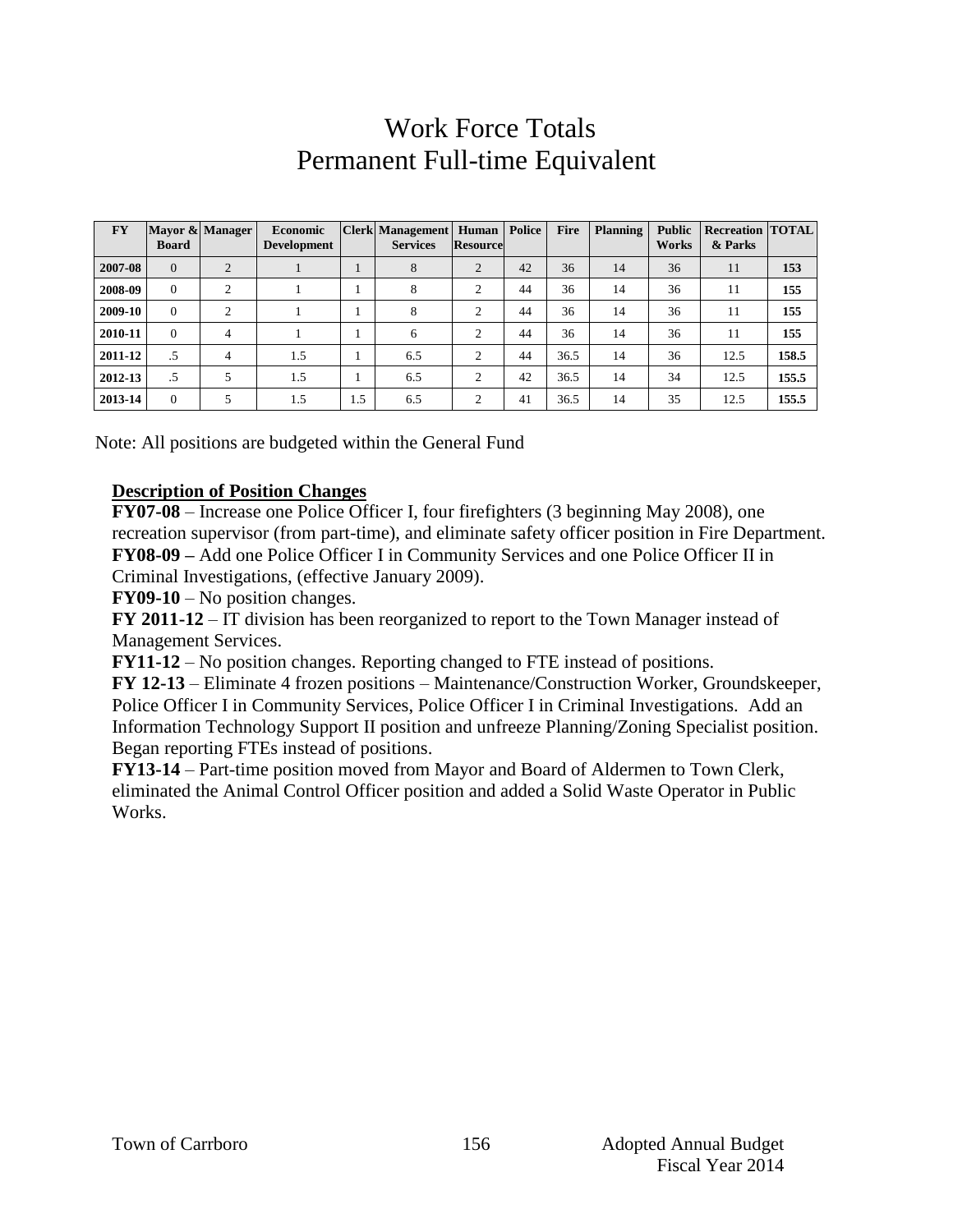#### **Operating Position Indicators**

Revenues and Expenditures have a direct impact on a town's operating position. The term "operating position" refers to a local government's ability to: (1) balance its budget on a current basis, (2) maintain reserves for emergencies, and (3) have sufficient liquidity to pay its bills on time. The primary indicator that is tracked by the Town is fund balance.

#### *Fund Balance*

As an accounting calculation, fund balance is the difference between current assets and current liabilities. Unreserved fund balance, also called "*fund balance available for appropriation,"* is the maximum amount that can be used to finance expenditures in next year's budget. Available fund balance is also considered a non-recurring financial resource that provides a local government with flexibility. Once used, it is difficult to replace. As a result, it should be protected and maintained at a reasonable level to provide for emergencies, unforeseen shortfalls in revenue, or to take advantage of unforeseen opportunities.

The Local Government Commission (LGC) considers the amount of unreserved fund balance to be one of the key indicators of the financial condition of a town. LGC, as part of the process of reviewing audited financial statements each year, calculates the amount of fund balance available for appropriation in the general fund and the amount of reserves in other funds. The LGC has an 8 percent minimum as a guideline for fund balance but this is not applicable to all governments, especially smaller governments like the Town of Carrboro. The 8 percent ratio is intended to represent  $1/12^{th}$  of a government's operating expenditures. However,  $1/12^{th}$  of a small government's budget is not considered an adequate reserve level due to the sheer small dollar amount that it reflects. The LGC uses, as its guideline for Carrboro, the average unreserved fund balance (commonly referred to as "fund balance available for appropriation (FBAA)" for units with similar populations. If a jurisdiction's unreserved fund balance falls to half of the group average, the LGC will write a letter to alert the Board of Aldermen and Town administration and to advise them that the municipality review the current level of fund balance and determine what fund balance level the municipality should have. Using the latest year available from LGC (year ending June 30, 2012), unreserved fund balance that includes designated and undesignated reserves is at 75.96% in Carrboro. This ratio is higher than the 51.11% average for municipalities with populations of 10,000-49,999.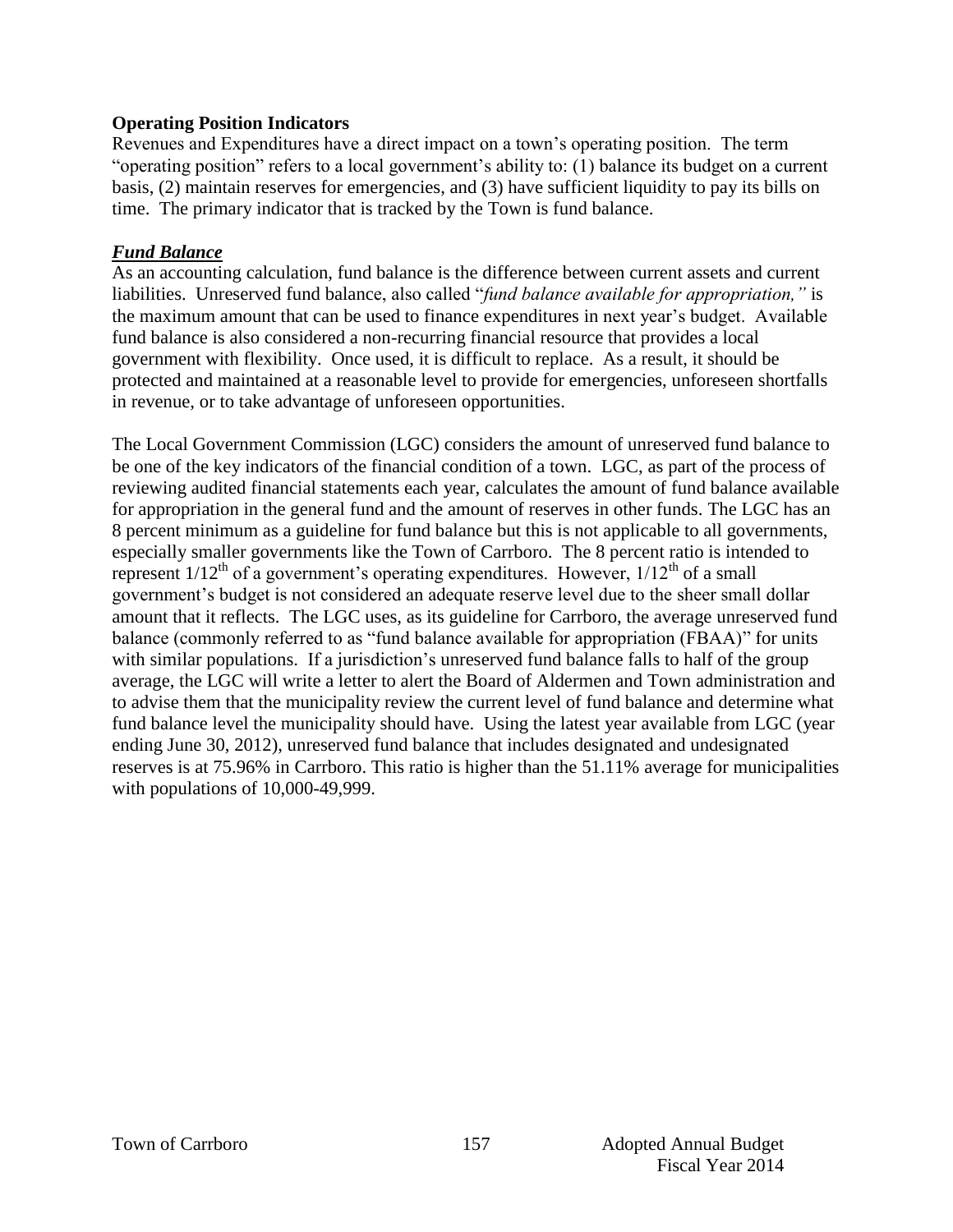

The graph above illustrates the five-year undesignated fund balance trends. The Town policy is to maintain undesignated reserves within a range of 22.5% to 35% as in its financial policy on fund balance.

#### **Debt / Liability Indicators**

Another large expenditure that credit rating industries monitor is the debt load. Debt is an obligation resulting from the borrowing of money. Under favorable conditions, debt:

- $\mathcal{R}$  Is proportionate in size and growth to the government's tax base,
- $\mathcal{R}$  Does not extend past the facilities useful life which it finances,
- $\mathcal{R}$  Is not used to balance the operating budget,
- $\mathcal{R}$  Does not put excessive burdens on operating expenditures, and
- $\mathcal{R}$  Is not so high as to jeopardize the credit rating.

The Board has approved a debt policy that addresses guidelines and restrictions affecting the amount, issuance, process, and type of debt issued by a governmental entity. The policy also requires Town staff to monitor various debt ratios that are used to evaluate ability to repay as well as the government's capacity to incur debt (see Town's fiscal policies within the Community and Organizational Profile section). The Town's debt structure primarily consists of installment financing and GO bond debt to support its capital improvements and equipment and vehicle replacements. Debt load is a large expenditure that credit rating industries monitor.

Debt ratios are considered by the LGC and credit rating agencies to ascertain the fiscal health of a municipality. High debt ratios may adversely affect the ability of the Town to obtain the lowest possible interest rate when borrowing funds.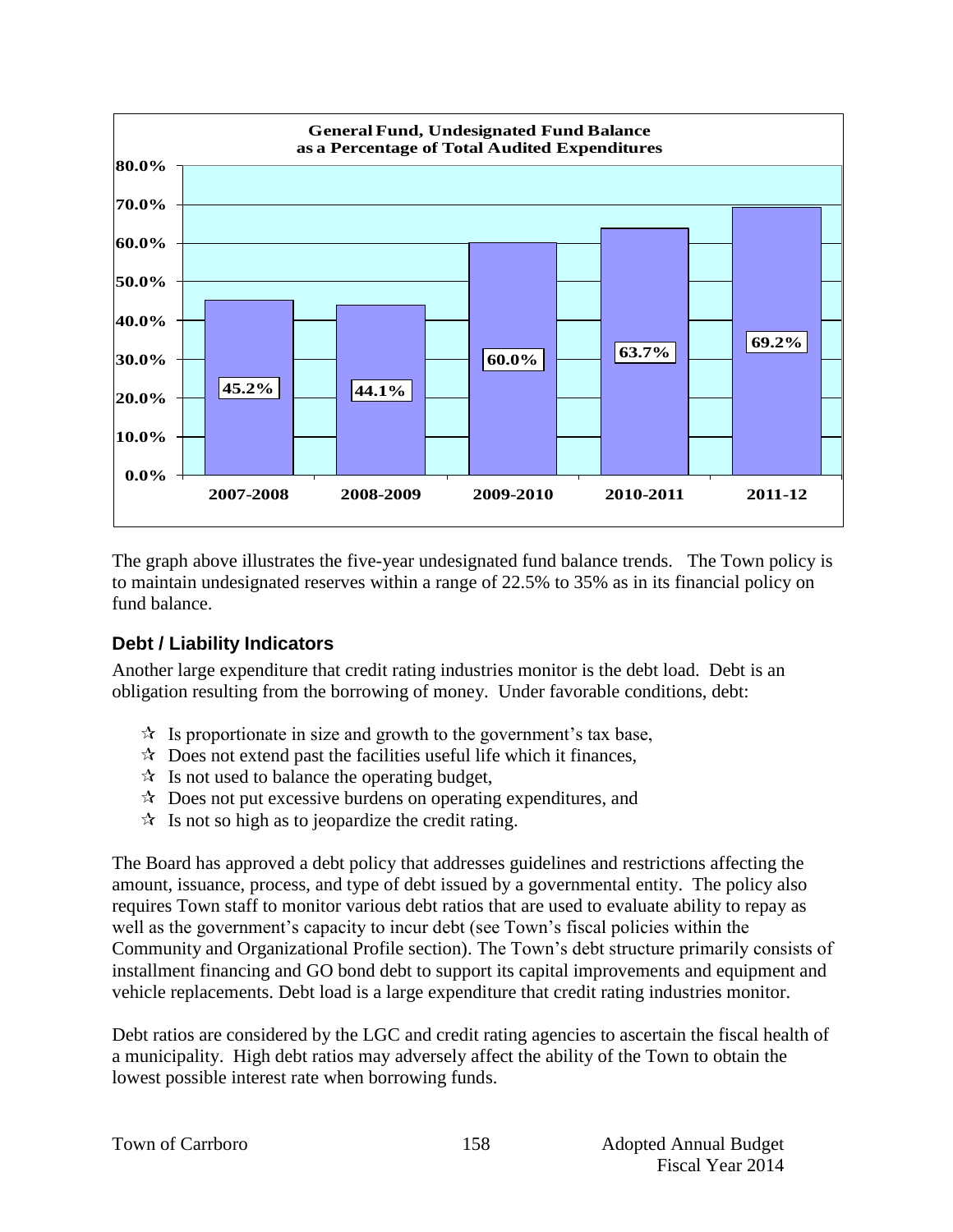| One measure of a<br>unit's debt capacity is<br>debt expressed in | <b>Town of Carrboro, North Carolina</b><br><b>Computation of Legal Debt Margin</b><br>June 30, 2012 |                 |  |  |  |
|------------------------------------------------------------------|-----------------------------------------------------------------------------------------------------|-----------------|--|--|--|
| terms of assessed or                                             | Total assessed valuation at June 30, 2012                                                           | \$1,972,777,796 |  |  |  |
|                                                                  | Debt limit – eight percent $(8\%)$ of assessed value                                                | \$157,822,224   |  |  |  |
| market valuation.                                                | Amount of debt applicable to debt limit                                                             |                 |  |  |  |
| It is important to note,                                         | Net Bonded Debt                                                                                     | 5,405,219       |  |  |  |
| however, the Town's                                              | Legal Debt Margin                                                                                   | 152,417,005     |  |  |  |

debt is far below the legal limit in the NC General Statutes (GS 159-55) that limits net debt to eight percent (8%) or less of a local government's total property valuation. Outstanding debt in most governmental units falls well below this limit, and typically ranges from about 1% to 4% for most governments. Based on the most recent year end of June 30, 2012, the Town's outstanding debt that applied to this limit is 1% as evidenced in the table. The legal margin or the maximum amount of outstanding debt allowable by law, based on the June 30, 2012 audited valuation is \$152,417,005.

Debt service, annual interest and principal payments, can be a major part of a government's fixed costs, and its increase may indicate excessive debt and fiscal strain; credit firms consider debt exceeding 20% of operating revenues as a potential problem. Ten percent is considered acceptable (footnote1). The North Carolina Local Government Commission (LGC) advises that a heavy debt burden may be evidenced by a ratio of General Fund Debt Service to General Fund Expenditures exceeding 15%. The Town will maintain this ratio at or below 12%, considering this to be a moderate level of debt. In the last audited year, the Town shows that debt expenditures are approximately 7.6% of the total expenditures for the year ending June 30, 2012. The Five-Year Plan shows the percentage of debt service expenditures remaining at or below this level.

 1 "Evaluating Financial Condition, A Handbook for Local Government," ICMA, Sanford M. Groves and Maureen Godsey Valente, pp 83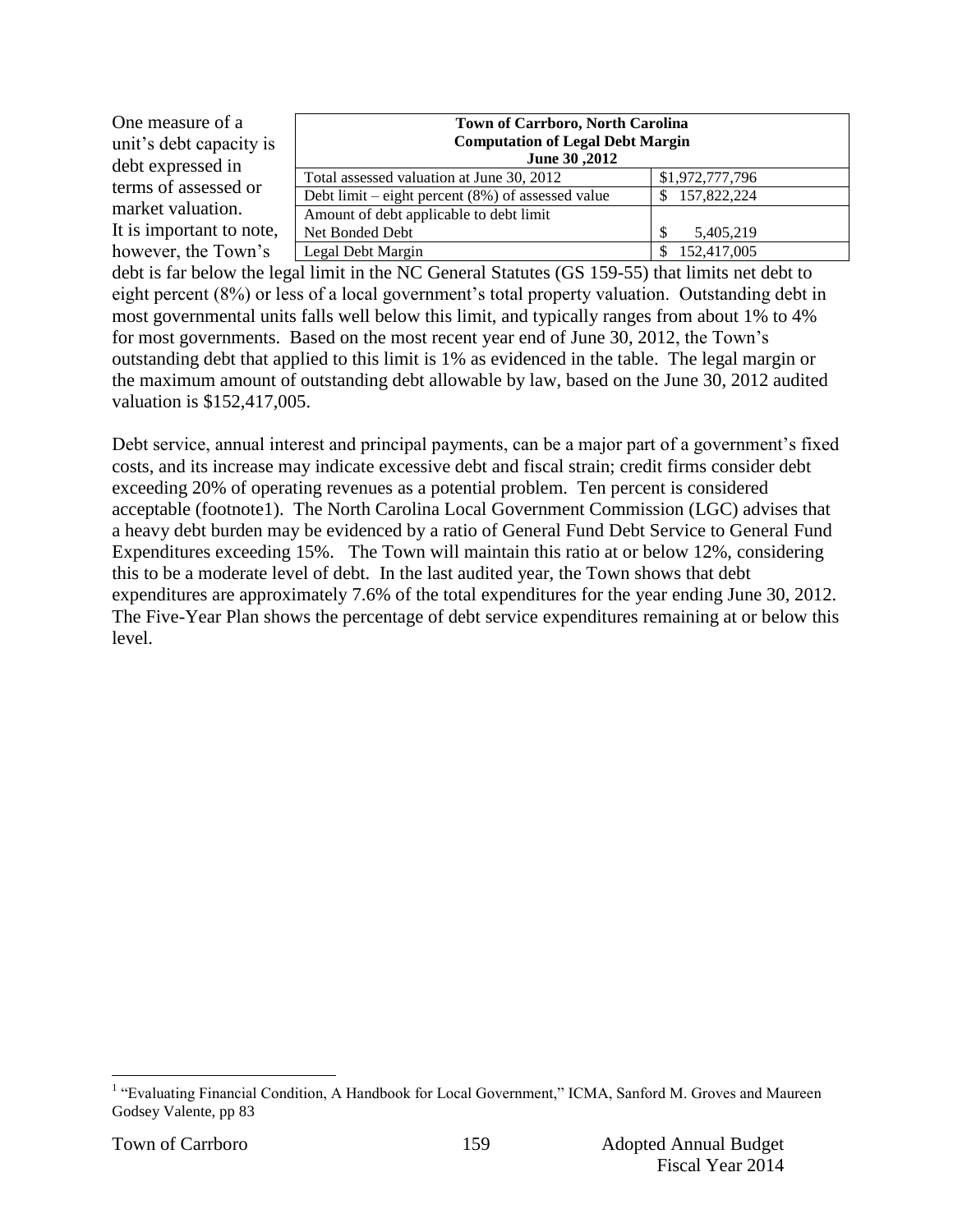#### **Long-Term Debt**



|                  | 2007-2008       | 2008-2009       | 2009-2010       | 2010-2011       | 2011-2012       |
|------------------|-----------------|-----------------|-----------------|-----------------|-----------------|
|                  |                 |                 |                 |                 |                 |
| Long-Term Debt   | \$8,098,535     | \$6,996,943     | \$9,650,641     | \$8,909,304     | \$7,995,219     |
| <b>Property</b>  |                 |                 |                 |                 |                 |
| <b>Valuation</b> | \$1,538,585,984 | \$1,581,966,677 | \$1,915,872,793 | \$1,939,126,061 | \$1,972,777,796 |

**Warning Trend: Increasing ratio of long-term debt to total property valuation. Formula: Long-term Debt/Total Property Valuation.**

#### *Description*

The definition of debt considered by rating agencies is generally limited to bonded debt because of the fact that this debt is backed by the full faith and credit of the town which is represented by the Town's property valuation. However, given that all debt by the Town is considered a fixed cost and property taxes are the primary revenue source for the Town, the analysis of debt above includes long-term installment financing for infrastructure and land as well as equipment and vehicle debt. An increase in total long-term debt as a percentage of taxable assessed valuation can mean that the government's ability to repay debt is diminishing - assuming that the government depends on the property tax to repay its debts.

Standard and Poor's (S&P) reviews the level of long-term debt, recognizing that accelerated debt issuance can overburden a municipality. However, S&P also recognizes that a low debt profile may not be a positive credit factor since it may indicate underinvestment in capital facilities. Investment in public infrastructure is believed to enhance the growth prospects of the private sector.

#### **Discussion**

For municipalities comparable to Carrboro (populations ranging from 10,000 to 24,999), the average debt-to-assessed valuation ratio (computed by the Local Government Commission) in FY11-12 was .253 percent; a high level is considered 1.475 percent. The debt-to-assessed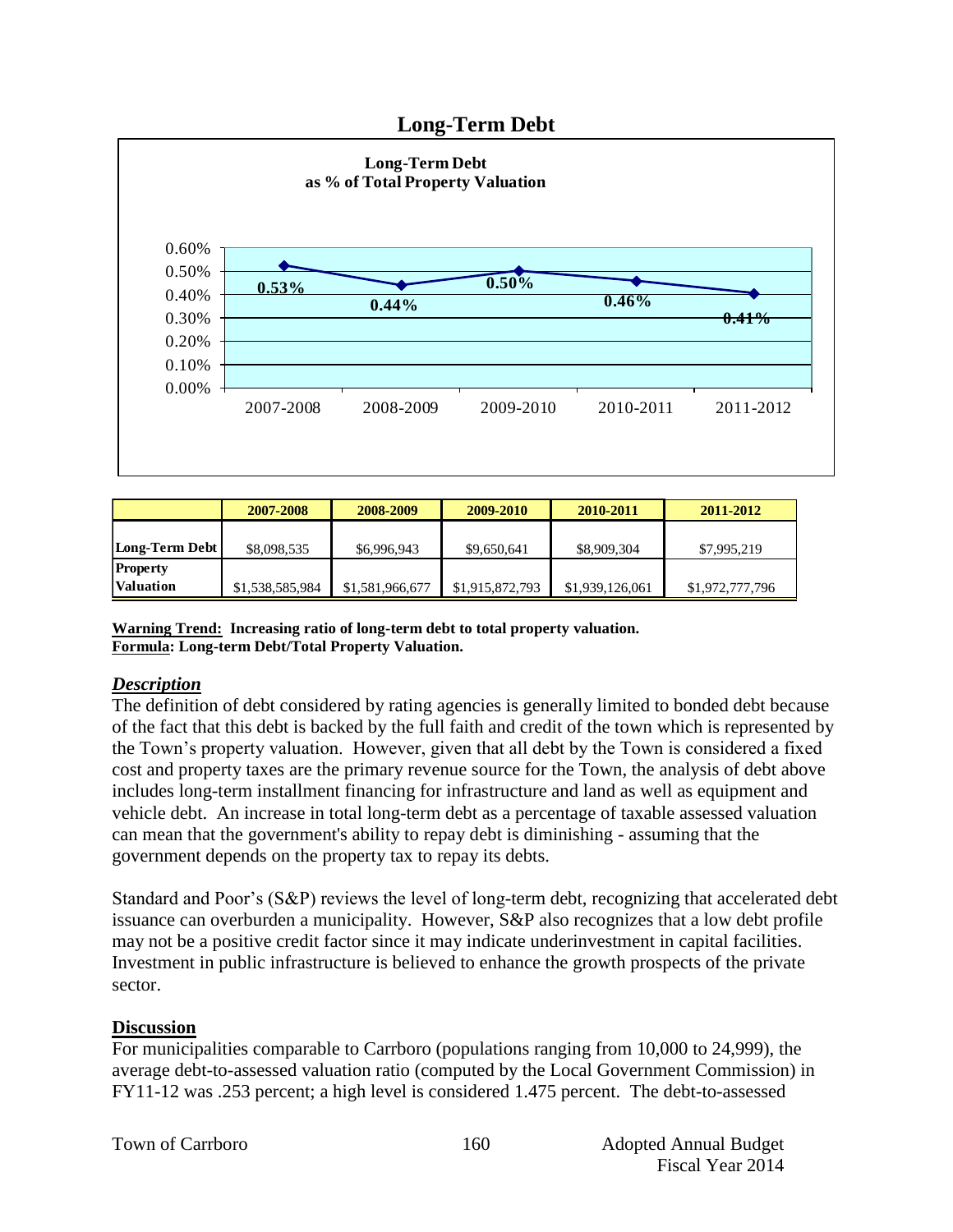valuation ratio for Carrboro in the last audited year was .46 percent, which is higher than the average valuation for jurisdictions of similar size but well below the high valuation. The LGC includes authorized but unissued debt in its debt ratio formula. For Carrboro, the LGC included the \$4.6 million dollar bond referendum for sidewalks and greenways that had not yet been issued in FY 2011-12. The graph above reflects the historical perspective that credit-rating agencies and audit reports consider; only issued debt is calculated in the debt ratio and thus Town debt ratios in the presented graphs are slightly different.





Debt can also be monitored on a per capita basis. It is especially useful for communities that do not rely heavily on property taxes and that cannot easily compute a substitute revenue base for comparison (footnote2). This is an indicator that is monitored by the LGC and is useful for comparison with other similar jurisdictions. The average for comparable jurisdictions in FY11- 12 was \$242 per capita; \$1,580 per capita is considered a high ratio. According to the LGC, the Town's ratio of outstanding general obligation bond debt which includes authorized and unissued general obligation bond debt and installment purchase debt is \$454 per capita. The graph above shows a lower per capita figure that is based on different assumptions than LGC. This figure is adjusted for inflation, relies on actual audited valuation, and does not include authorized but unissued debt. However, the message is the same as the LGC; the outstanding debt owed (principal) is increasing. In FY08-09 debt obligation is lower than in previous years due to the expiration of some old general obligation bond and lease-purchase commitments. In FY09-10, the Town financed the construction of the northern area fire substation, adding to outstanding debt. The decrease in FY10-11 is due to lease-purchase of fewer vehicles and equipment as well as a decrease in population. In FY11-12 the decrease is due to the expiration of lease-purchase commitments and debt.

 $\overline{a}$ <sup>2</sup> Evaluating Financial Condition, A Handbook for Local Government," ICMA, Sanford M. Groves and Maureen Godsey Valente, pp 81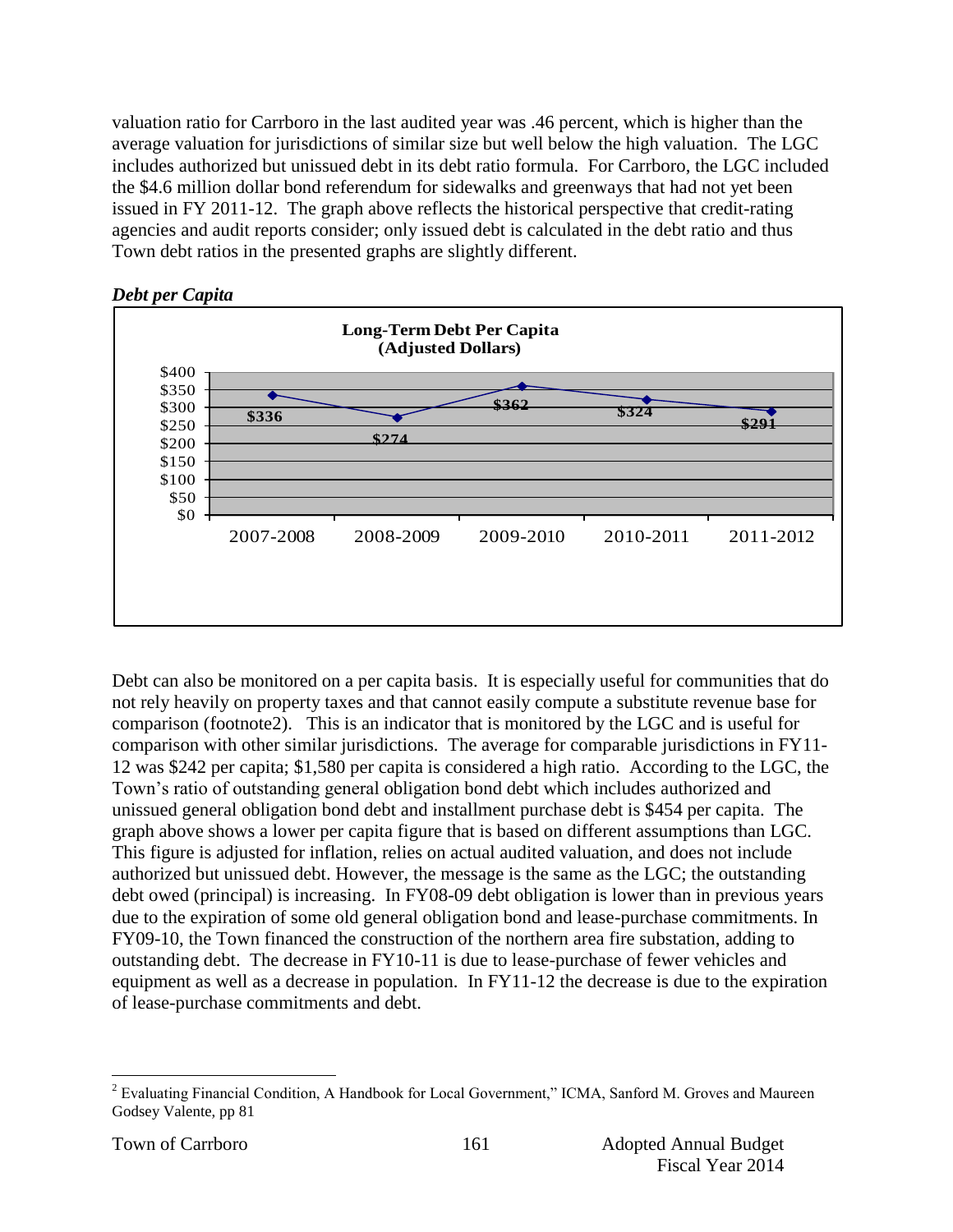### **Debt Service**



|                      | 2007-08      | 2008-2009    | 2009-2010    | 2010-2011    | 2011-2012    |
|----------------------|--------------|--------------|--------------|--------------|--------------|
| <b>Debt Service</b>  | \$1,360,897  | \$1,427,902  | \$1,477,718  | \$1.511.630  | \$1,360,087  |
| <b>Net Operating</b> |              |              |              |              |              |
| <b>Revenue</b>       | \$17,016,278 | \$17,427,662 | \$17,476,112 | \$18,083,033 | \$18,714,317 |

**Warning Trend: Increasing debt service as a percentage of operating revenue. Formula: Debt Service/Operating Revenue**

#### **Description**

Debt service is defined here as the amount of principal and interest that a local government must pay each year on its long-term debt plus the interest it must pay on short-term debt. Increasing debt service reduces expenditure flexibility by adding to the government's obligations. According to the ICMA, debt service under 10 percent of net operating revenue is considered acceptable while anything approaching 20 percent is considered excessive. Debt service can be a major part of a government's fixed costs, and increases may indicate excessive debt and fiscal strain.

#### *Discussion*

Debt service as a percentage of operating revenue has risen from FY07-08 to FY09-10 due to increased financing of vehicles, equipment, the new fire station, and bond funded sidewalk and greenways construction.

The graph shows that debt expenditures are approximately 7.3 percent of net operating revenues in FY11-12. This ratio, while different in focus than the Town's debt policy which monitors debt service as a percentage of expenditures, tells a similar story of relatively stable debt service that is below the stated ceiling of 12%. In January 2013 the Town issued \$4.6 million of general obligation bonds which will require principal and interest payment beginning in FY 2013-14. Previously, the Town had issued bond anticipation notes requiring the payment of only interest.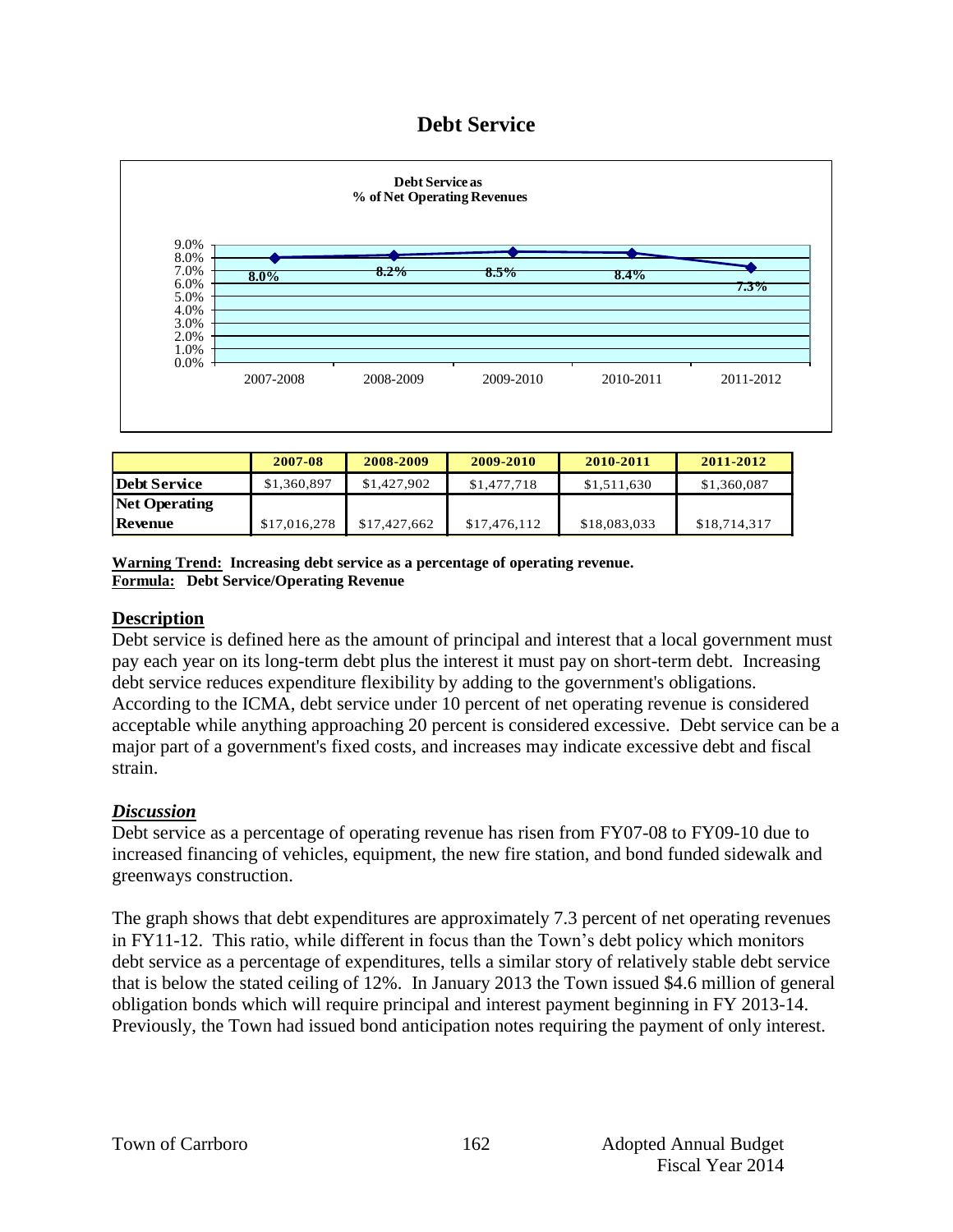# **Overlapping Debt**



|                               | 2007-08       | 2008-09       | 2009-10       | 2010-11       | 2011-12       |
|-------------------------------|---------------|---------------|---------------|---------------|---------------|
| Carrboro Debt                 | \$127.964     | \$26,107      | \$0           | \$0           | \$5,405,219   |
| <b>Orange County Debt</b>     | \$130,290,000 | \$121,415,000 | \$112,520,000 | \$103,490,000 | \$95,520,000  |
| <b>Total Overlapping Debt</b> | \$130,417,964 | \$121,441,107 | \$112,520,000 | \$103,490,000 | \$100,925,219 |

#### **Warning Trend: Increasing overlapping debt as a percentage of total assessed property valuation. Formula: Carrboro Long-Term Debt Plus Orange County Long-Term Debt/Carrboro Assessed Property Valuation**

#### **Description**

Overlapping debt is the net direct bonded debt of another jurisdiction that is issued against a tax base within part or all of the boundaries of the community. The level of overlapping debt is only that debt which is applicable to the property shared by the two jurisdictions. The overlapping debt indicator measures the ability of the community's tax base to repay the debt obligations issued by all of its governmental and quasi-governmental jurisdictions.

#### *Discussion*

The overlapping debt ratio does not present any warning signs. Since FY2007-08, the overlapping debt rate for Orange County has decreased.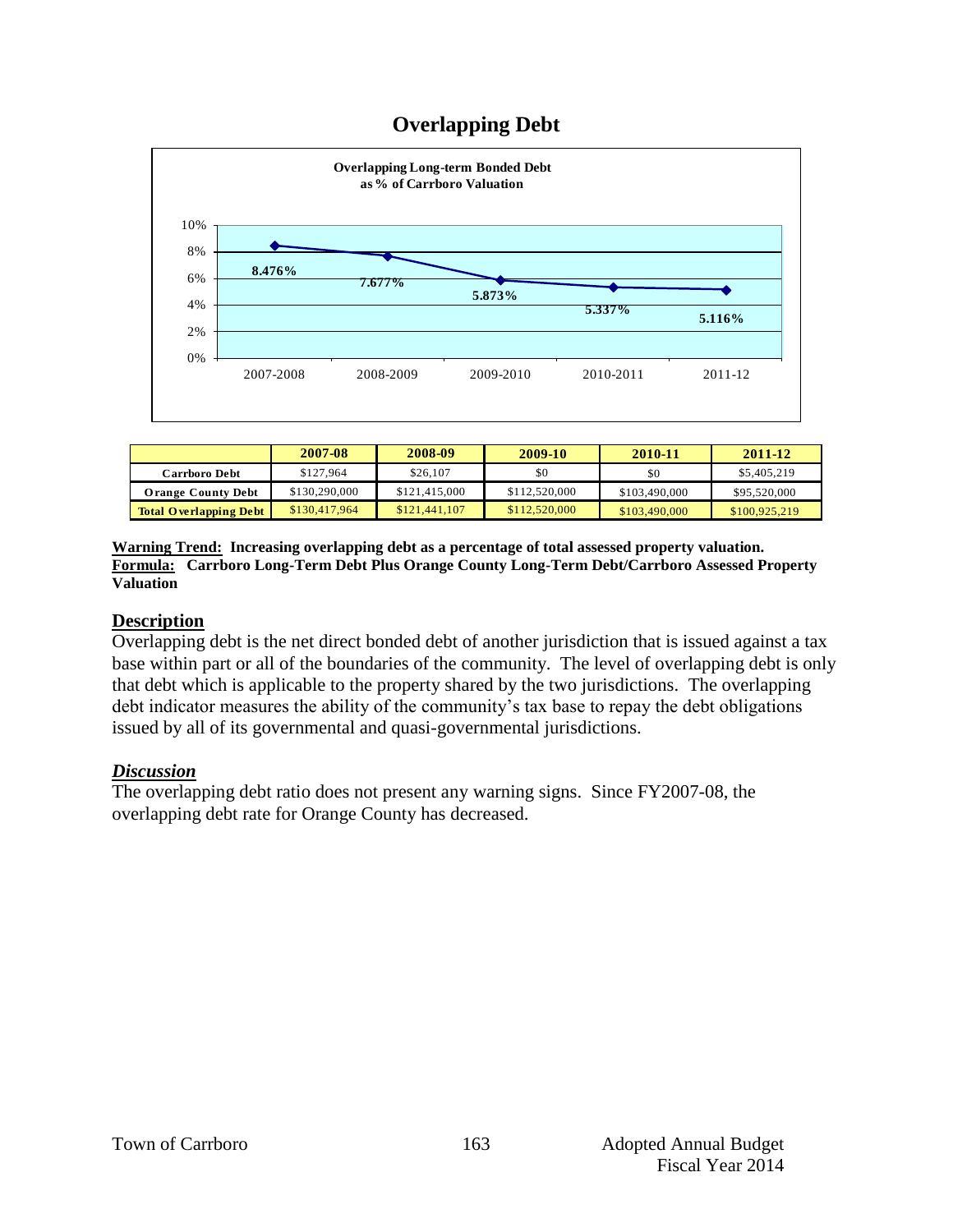# **Current Town Financial Condition**

The Town's current financial condition is very strong. The Town has consistently maintained a fund balance exceeding 35% of total expenditures. At June 30, 2012 the Town had a fund balance of 69.2% of total expenditures. In six of the last eight years through the FY 2013-14 recommended budget, the Town has been able to maintain service levels without a property tax increase.

# **Future Trends**

The Town makes projections about future costs based on the most recent adopted budget and the adopted FY 2012-13 Capital Improvements Plan (CIP). This is a tool for reflecting trends rather than actual revenues, expenditures, and tax rates. The five-year plan is designed to show the tax rate impact of town services over the long-term if growth continues at the current rates assumed in the model. The projections contained in the plan are best estimates based upon current information and the assumptions outlined within this section. The model is built with a fund balance objective of maintaining undesignated fund balance levels at a minimum of twenty-two and one-half percent (22.5%) of budgeted expenditures. It is the Town Manager's goal to take action to keep tax rates at the lowest possible level while continuing to provide a high level of services.

The assumptions built into this model are very conservative, projecting slow growth in the revenue base while continuing to fund expenditures at historical levels or higher, creating a budgetary gap that in the model, is filled by anticipated revenue increases.

#### *Revenues*

The five-year projected tax rates in previous years have been significant but have not generally materialized at projected levels. This has been due primarily to lower overall spending, and lower debt services costs associated with debt for various capital projects due to lower interest rates than projected for vehicle installment debt and changes in timing of capital projects (such as the fire substation, and parking lot purchases). In addition, the Town made a decision to issue bond anticipation notes (BANS) requiring only payment of interest costs until the \$4.6 million general obligation bonds were issued in January 2013.

In addition to property and sales tax revenues, the Town includes projections for certain intergovernmental revenues collected by the state that are distributed to local governments based upon a formula. These intergovernmental revenues include utility franchise, telecommunications sales tax, and natural piped gas taxes. The Town also receives occasional grant funding for specific projects or programs.

Fund balance is used to balance the budget and to minimize tax increases. Budgets are balanced with the goal of maintaining the undesignated fund balance within the range of 22.5% to 35% of total expenditures. Undesignated fund balance was 69.2% of total expenditures on June 30, 2012. This reflects a healthy fund balance level above the established policy that may provide some options to offset some of the committed capital costs in future years.

Below is a summary projected property tax rates and general fund revenues through FY 2017-18.

|  |  |  | Town of Carrboro |
|--|--|--|------------------|
|--|--|--|------------------|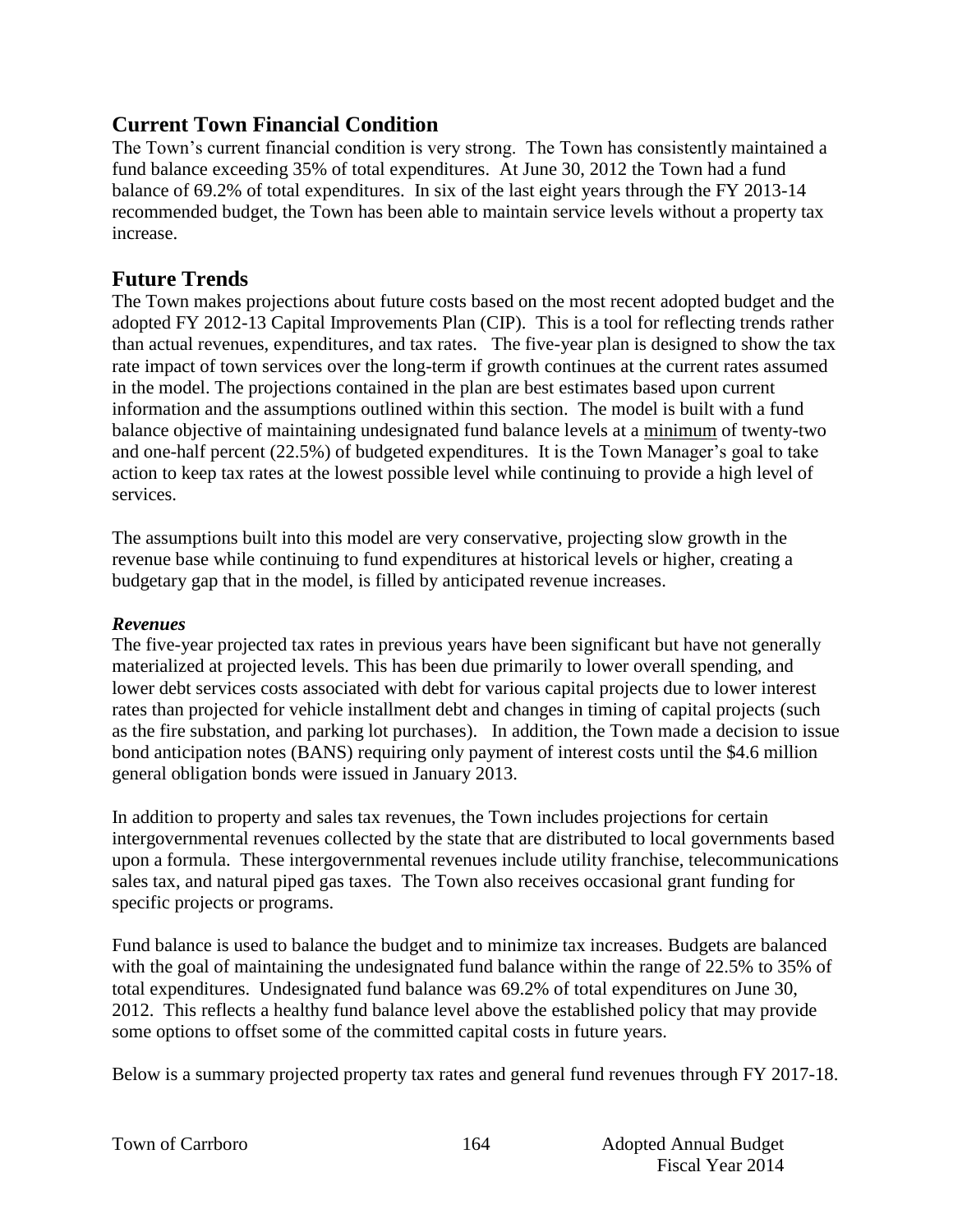|                                             | 2011-12                     | 2012-2013                   | 2013-2014                  | 2014-2015        | 2015-2016                   | 2016-2017         | 2017-2018                  |
|---------------------------------------------|-----------------------------|-----------------------------|----------------------------|------------------|-----------------------------|-------------------|----------------------------|
|                                             | Actual                      | <b>Adopted Budget</b>       | <b>Adopted Budget</b>      |                  |                             |                   |                            |
| ESTIMATED VALUE PER ONE CENT<br><b>LEVY</b> | 203,589                     | 193,835                     | 201.164                    | 203.115          | 207,177                     | 211.321           | 215,547                    |
|                                             |                             |                             |                            |                  |                             |                   |                            |
| REQUIRED RATE PER \$100                     | 58.94                       | 58.94                       | 58.94                      | 68.25            | 70.25                       | 78.25             | 78.25                      |
| <b>VALUATION</b>                            |                             |                             |                            |                  |                             |                   |                            |
|                                             |                             |                             |                            |                  |                             |                   |                            |
| <b>GENERAL FUND REVENUES</b>                |                             |                             |                            |                  |                             |                   |                            |
| <b>AD VALOREM TAXES</b>                     | <sup>\$</sup><br>11,708,742 | 11,538,637<br><sup>\$</sup> | $\mathbb{S}$<br>11,979,989 | \$<br>13,984,872 | $\mathcal{S}$<br>14,680,147 | \$.<br>16,665,575 | $\mathbf{s}$<br>17,000,183 |
| <b>LOCAL SALES TAX</b>                      | 3,308,060                   | 3,287,245                   | 3,325,816                  | 3,392,332        | 3,460,179                   | 3,529,383         | 3,599,970                  |
| <b>OTHER TAXES/LICENSES</b>                 | 449,623                     | 408,490                     | 536,046                    | 546,767          | 557,702                     | 568,856           | 580,233                    |
| <b>UNRESTRICTED</b>                         | 943.034                     | 862,736                     | 887,145                    | 904.888          | 922,986                     | 941.445           | 960,274                    |
| <b>INTERGOVERNMENTAL</b>                    |                             |                             |                            |                  |                             |                   |                            |
| RESTRICTED INTERGOVERNMENTAL                | 692,961                     | 598,200                     | 604,909                    | 617,007          | 629,347                     | 641.934           | 654,773                    |
| <b>FEES AND PERMITS</b>                     | 1,292,204                   | 1.054.151                   | .226.295                   | 1,250,821        | 1.275.837                   | 1.301.354         | 1,327,381                  |
| <b>SALES AND SERVICES</b>                   | 260,225                     | 229,845                     | 233,145                    | 244,802          | 257,042                     | 269.894           | 283,389                    |
| <b>INTEREST EARNINGS</b>                    | 38,283                      | 35,000                      | 7,036                      | 7,177            | 7,320                       | 7,467             | 7,616                      |
| <b>OTHER REVENUES</b>                       | 82,036                      | 65,605                      | 147,106                    | 150,048          | 153,049                     | 156,110           | 159,232                    |
| <b>LEASE PURCHASE PROCEEDS</b>              | 298,850                     | 397,320                     | 745,176                    | 750,000          | 750,000                     | 750,000           | 750,000                    |
| <b>OTHER TRANSFERS</b>                      | 607,858                     | 176,945                     | 176,945                    | 538,845          | 471,945                     | 419.945           | 176,945                    |
| <b>FUND BAL APPROP</b>                      | $\Omega$                    | 787,316                     | 866,048                    | 752,341          | 967,232                     | 836,759           | 878,597                    |
| <b>GENERAL FUND TOTAL REVENUES</b>          | 19,681,877<br>\$            | 19,441,491<br>\$            | 20,735,656<br>\$           | 23,139,900<br>\$ | 24,132,787<br>\$            | \$<br>26,088,723  | 26,378,595<br>\$           |

Assumptions used in revenue projections are as follows:

| Ad Valorem Tax Base                    | 2% per year thereafter                       |
|----------------------------------------|----------------------------------------------|
| Local Sales Tax                        | 2 % per year                                 |
| <b>Other Taxes and Licenses</b>        | 2% per year                                  |
| Unrestricted Intergovernmental         | 2% per year                                  |
| Restricted Intergovernmental           | 2% per year                                  |
| Fees and Permits                       | 2% per year                                  |
| Sales and Services                     | 5% per year                                  |
| <b>Interest Earnings/Other Revenue</b> | No change                                    |
| Lease Purchase Proceeds                | Assumes level amount each year               |
| <b>Other Transfers</b>                 | Fire debt service and storm water management |
| Fund Bal Appropriated                  | All other Fund Balance appropriated per      |
|                                        | financial policy.                            |

#### *General Fund Operating Expenditures*

Personnel costs represent over half of the budget, which underscores the nature of government as a service industry and the primary asset is the people who work for it. Consequently, the fiveyear plan is impacted by assumptions regarding employee salaries and related expenses. For FY 2013-14 the Town has 155.5 full-time equivalent positions with no additional positions projected in future years. The assumptions within the plan assume an average 3% increase in salaries. In addition, the plan accounts for annual significant increases in health insurance that have been a trend over time.

The five-year plan generally shows operating expenditures at rates that mirror historical trends and commitments of the Town for specific policy or capital initiatives.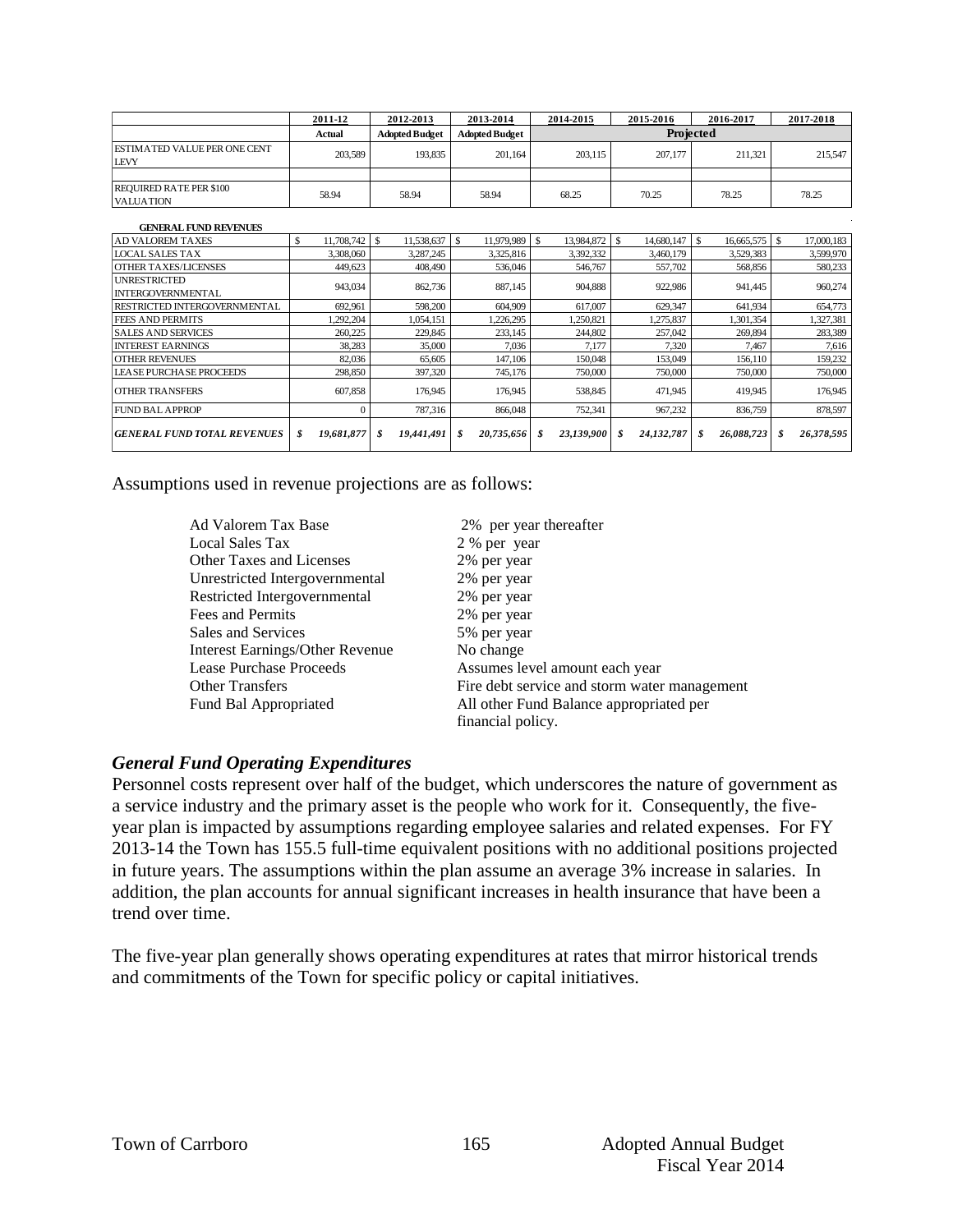|                                   |               | 2011-12    |    | 2012-2013             |    | 2013-2014              |    | 2015-2016<br>2014-2015 |    |            |    | 2016-2017  | 2017-2018 |            |  |
|-----------------------------------|---------------|------------|----|-----------------------|----|------------------------|----|------------------------|----|------------|----|------------|-----------|------------|--|
| <b>GENERAL FUND</b>               | <u>Actual</u> |            |    | <b>Adopted Budget</b> |    | <u> Adopted Budget</u> |    | Projected              |    |            |    |            |           |            |  |
| SALARY/WAGES                      | \$            | 7,401,152  | \$ | 7,943,793             | \$ | 8,207,948              | \$ | 8,454,186              | S  | 8,707,812  | \$ | 8,969,046  | S         | 9,238,118  |  |
| <b>FRINGE BENEFITS</b>            |               | 2,907,397  |    | 3,016,905             |    | 3,406,914              |    | 4,037,193              |    | 4,784,073  |    | 5,669,127  |           | 6,717,916  |  |
| <b>TOTAL PERSONNEL   \$</b>       |               | 10,308,550 | \$ | 10,960,698            | S  | 11,614,862             | S  | 12,491,379             | S  | 13,491,886 | S  | 14,638,173 | S         | 15,956,033 |  |
|                                   |               |            |    |                       |    |                        |    |                        |    |            |    |            |           |            |  |
| <b>GEN OPERATING COSTS</b>        |               | 3,643,450  | \$ | 3,859,885             | \$ | 4,584,243              | \$ | 4,721,770              | S  | 4,863,423  | S  | 5,009,326  | S         | 5,159,606  |  |
| AFFORDABLE HOUSING                |               | 57,099     |    | 226,467               |    | 18,000                 |    | 18,540                 |    | 19,096     |    | 19,669     |           | 20,259     |  |
| <b>GOVNANCE SUPPORT</b>           |               | 82,517     |    | 88,288                |    | 62,911                 |    | 64,799                 |    | 66,743     |    | 68,745     |           | 70,807     |  |
| <b>LANDFILL FEES</b>              |               | 407,132    |    | 443,520               |    | 305,776                |    | 336,354                |    | 369,989    |    | 406,988    |           | 447,687    |  |
| <b>TRANSPORTATION COSTS</b>       |               | 1,032,825  |    | 1,240,000             |    | 1,396,423              |    | 1,536,065              |    | 1,689,672  |    | 1,858,639  |           | 2,044,503  |  |
| <b>HUMAN SERVICES</b>             |               | 145,883    |    | 151,718               |    | 175,000                |    | 183,750                |    | 192,938    |    | 202,584    |           | 212,714    |  |
| TRANSFERS TO OTHER FUNDS, MISC.   |               | 0          |    | 450,700               |    | 136,704                |    | 450,700                |    | 450,700    |    | 450,700    |           | 450,700    |  |
| <b>TOTAL OPERATING COSTS   \$</b> |               | 5,368,906  |    | 6,508,928             | \$ | 6,727,406              | -S | 7,311,978              | -S | 7,652,560  | \$ | 8,016,651  | -S        | 8,406,275  |  |

The expenditure assumptions are:

| <b>Salary and Wages</b>         | 3% per year beginning FY12-13; maintain current 155.5 FTEs                  |
|---------------------------------|-----------------------------------------------------------------------------|
| <b>Fringe Benefits</b>          | 18.5% increase per year                                                     |
| <b>General Operating Costs</b>  | 3% per year beginning FY 12-13                                              |
| <b>Affordable Housing</b>       | 3% per year                                                                 |
| <b>Governance Support</b>       | 3% per year plus Greene Tract payment of \$29,524                           |
| <b>Landfill Fees</b>            | 10% per year                                                                |
| <b>Transportation Costs</b>     | 5% per year following recommended budget                                    |
| Human Services                  | 5% per year                                                                 |
| <b>Transfers To Other Funds</b> | Assume level funding of transfer to Capital Reserve for street re-surfacing |

#### *Capital Investments*

The Board adopts a Capital Improvements Plan (CIP) annually and the five-year plan assumptions consider the capital needs identified in the CIP. The Town, due to limited resources, will continue to prioritize capital needs as opportunities and funding arises. The Town is underway with the construction sidewalks, greenway and park facilities, and storm water management projects

In the adopted CIP for FY 2013-14 through FY 2018-19 the need for capital investment totals \$40.3 million:

- FY 2013-14 \$5.7 million
- $FY 2014-15$  \$3.9 million
- $FY 2015-16$  \$3.2 million
- $FY 2016-17$  \$1.9 million
- $FY 2017-18$  \$3.1 million
- FY 2018-19 Beyond \$14.6 million

The Board regularly allocates funding for street resurfacing and other construction projects. The amount needed to cover street resurfacing costs is anticipated to increase over the next five years.